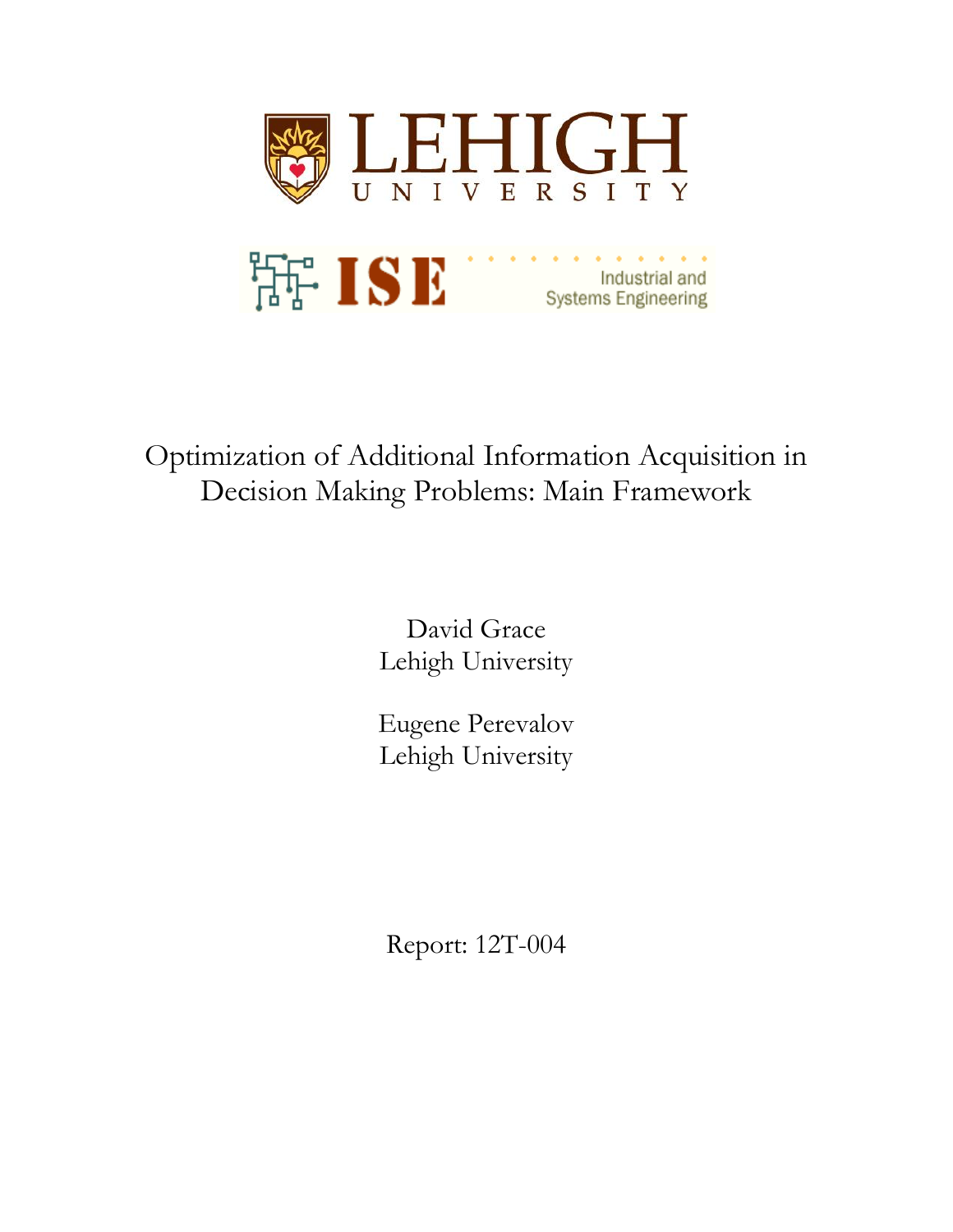# Optimization of Additional Information Acquisition in Decision Making Problems: Main Framework

E. Perevalov and D. Grace

### Abstract

When additional information sources are available in decision making problems that allow stochastic optimization formulations, an important question is how to optimally use the information the sources are capable of providing. We propose a framework that relates information characteristics of a source to solution quality characteristics of the problem and formulate the problem of optimal information acquisition. The problem is that of minimization of the expected loss of the solution subject to (pseudo-energy) capacity constraints of the information source.

## 1 Introduction

When uncertainty is present, several approaches to decision making are used depending on the problem at hand. If the main difficulty lies in a large number of possible solutions and a complex structure of the feasible region optimization methods are usually used (stochastic [5], robust [3, 2] or, more recently, risk-averse [11, 35, 4]). The information available about the unknown problem parameters is usually assumed to be fixed. If the number of possible solutions is relatively small and the main difficulty lies in the process of updating the initial information, decision theoretic methods are appropriate. In Markov decision processes and stochastic optimal control additional assumptions (such as Markovian or Gaussian property) are made which allows one to obtain solutions with special properties making it possible to handle the dynamic aspect of the problem efficiently.

The main motivation for the approach proposed here is the need to be able to efficiently add "little pieces" of useful information to the information already present in a decision making problem formulation. A typical situation when such ability is needed arises in industrial product portfolio selection problems. An electronics manufacturing company, for example, has to choose which products to schedule for production (and which currently produced products to phase out) in the next quarter. The candidate products are characterized with the respective production costs (that are relatively well known at the time of the decision) and future demands (that are very uncertain at the same time). There are also relations between production costs and demands of various products that can be written as constraints. A stochastic optimization formulation can typically be developed with a probability measure obtained from historic data. On the other hand, decision makers know that there exists other useful information that is "spread around the organization" which consistently fails to get utilized because of the inability of decision makers and analysts to properly extract it. Moreover, the above-mentioned inability to extract additional pieces of useful information often results in decisions being made simply based on decision makers intuition and qualitative judgement because of the perceived imprecision of the available probability measure.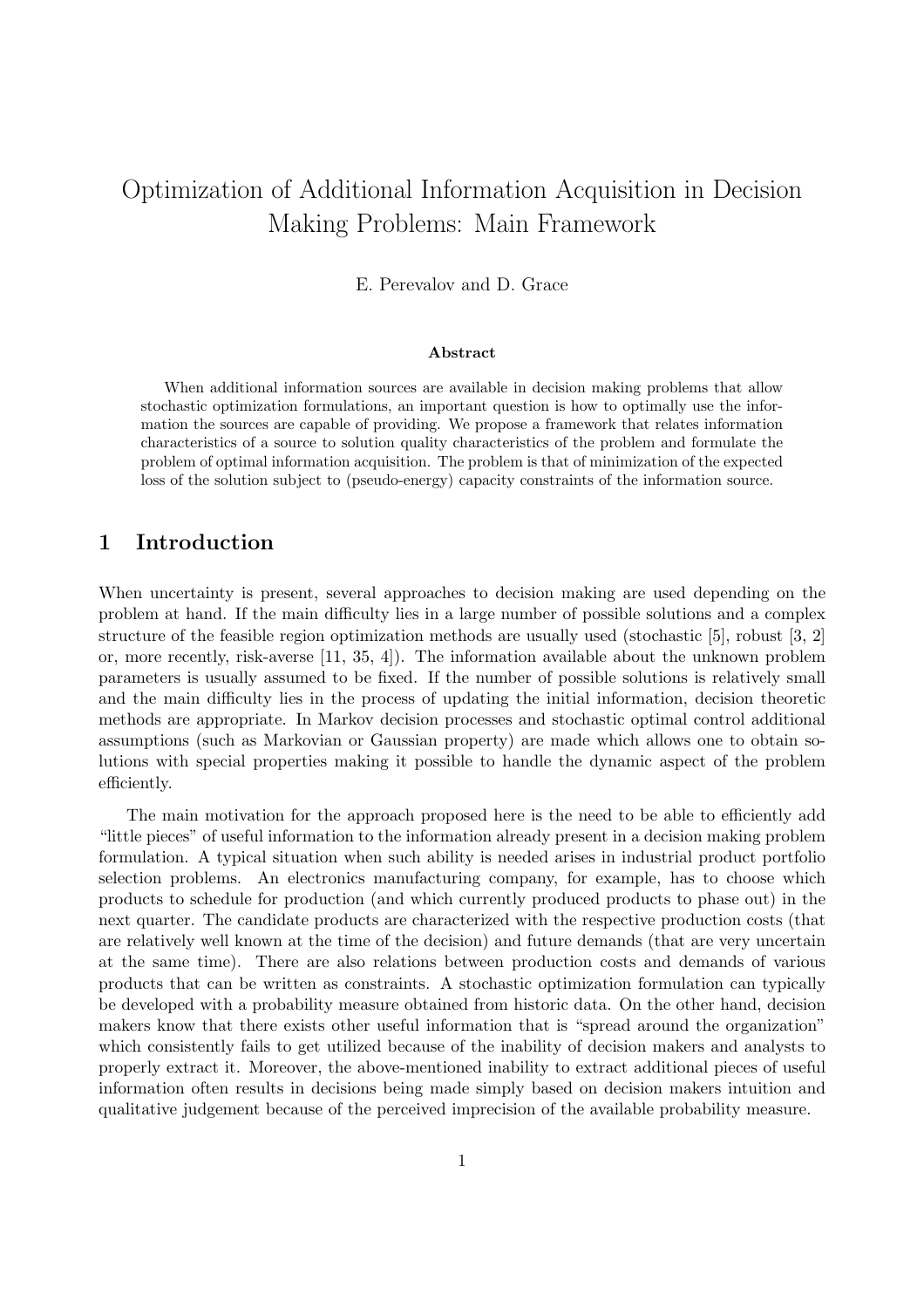The approach proposed in this paper begins with the assumption that one or several information sources are available that are capable of providing, potentially, *various* (i.e. qualitatively different) "bits" of additional information on top of what's already contained in the initial probability measure. The assumption of having available such "multi-purpose" information sources is made to describe primarily human experts that possess a certain "picture" of the way the investigated system will likely develop in the future and capable of internally "processing" that picture to answer specific questions concerning possible future outcomes. It appears reasonable to assume that a source would find it easier to answer some questions compared to others meaning that it would be able to answer easier questions more accurately. On the other hand, information contained in an answer to any question carries a certain value of *value of information* with respect to the given decision making problem. The latter measures the improvement in the value of the problem objective resulting from the information contained in the answer. The decision maker would naturally be interested in maximizing this value of information [18] and can achieve this goal by carefully choosing a question that would be sufficiently easy for the source to yield an accurate answer and, at the same time, relevant to the problem at hand so that the resulting value of information would have the highest possible value.

In order to realize the overall program sketched in the previous paragraph one would need to (i) develop a quantitative framework describing information sources, questions and answers, (ii) study relationships between questions and the value of information of answers of the given source to these questions and (iii) use the results of (i) and (ii) to develop algorithms for choosing optimal questions and thus optimizing the process of acquiring additional information from the available source(s) for the decision making problem of interest. Item (i) was addressed in [32, 31, 33] where, in particular, the *question difficulty* and *answer depth* functionals were defined and several information source models were proposed. The present article aims to address item (ii) by developing a framework for properly measuring the value of information associated with various answers and relating it to the corresponding information related quantities (i.e. question difficulty and answer depth).

#### 1.1 Related work

The idea of obtaining additional information to improve quality of decision in situations characterized with uncertainty is obviously not entirely new and it has been pursued, for instance, in the area of statistical decision making. Applications to innovation adoption [29], [22], fashion decisions [14] and vaccine composition decisions for flu immunization [26] can be mentioned in this regard. It's interesting to observe that the amount of information in these applications is typically measured simply as the number of relevant observations which can be either costless or costly, depending on the model. Some authors [13], [12] introduced various models (e.g. effective information model) for accounting for the actual, or effective, amount of information contained in the received observations (see Section 3 for more details). The common theme of this line of work is to try to find an optimal trade-off between the amount of additional information obtained and the suitably measured degree of achieving the original goal. Thus, for instance, in [26], waiting longer allows the decision makers to obtain more precise forecast of which flu virus strains are going to be predominant but leaves less time for actual vaccine production. The difference of the proposed approach is in that it explicitly describes and allows to optimize over not just the quantity of additional information but also its content and is based on explicit description of properties of information sources. As another example of this overall line of research, one should mention the recent work on optimal decision making in the absence of the knowledge of the distribution shape and parameters [19, 27, 1]. Instead, the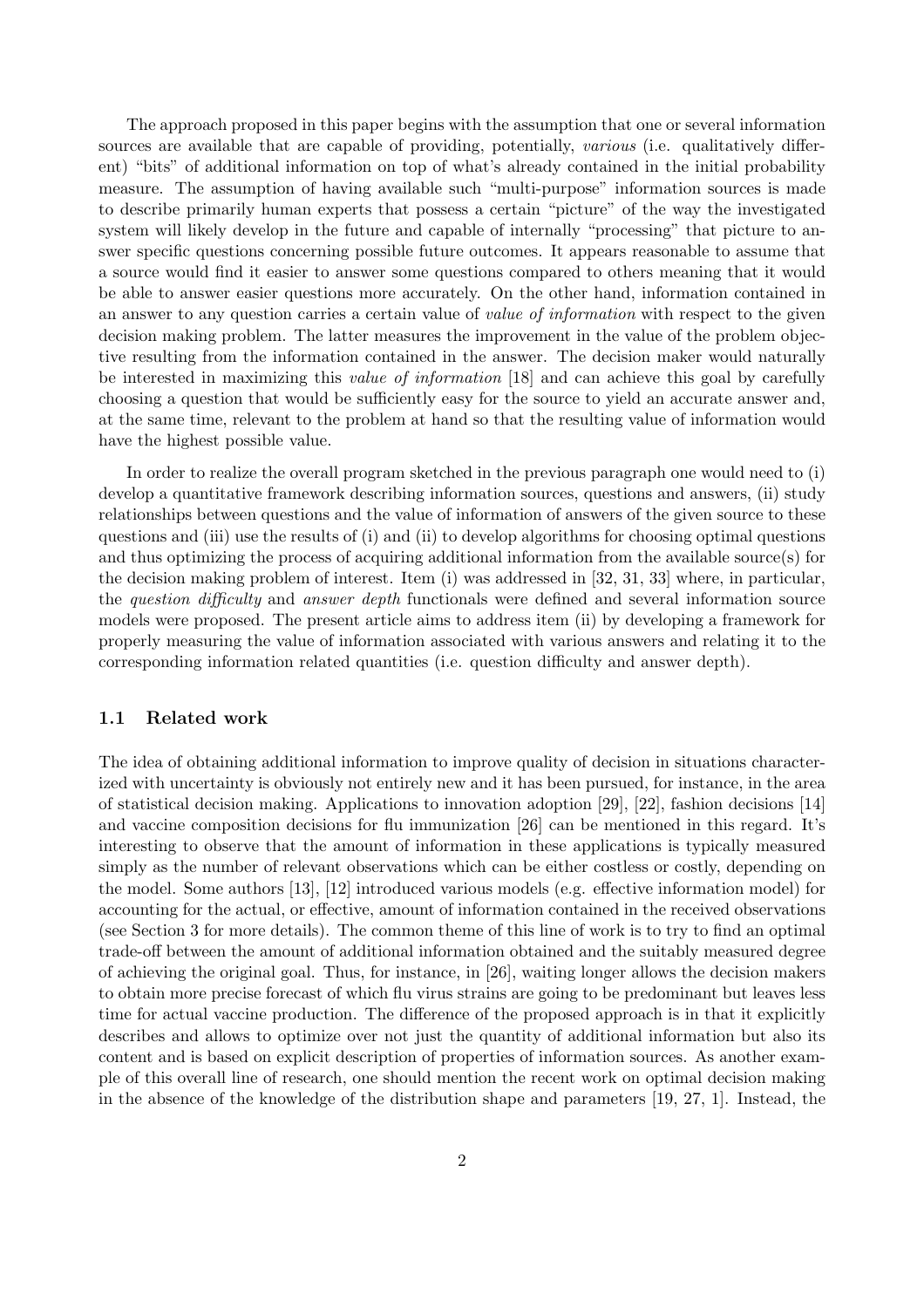decision maker observes historic data and updates the solution according to an algorithm whose purpose is to minimize the difference in objective relative to a complete knowledge of the uncertain parameter distribution. Thus an optimal usage of the available information is also explicitly considered.

This work can also be looked upon as an attempt to make Information Theory methods useful for optimization and decision making under uncertainty. The field of Information Theory, born from Shannon's work on the theory of communications [37] since had great success in a number of fields – besides communications itself which it revolutionized – that include statistical physics [20, 21], computer vision [39], climatology [30, 38], physiology [23] and neurophysiology [6]. The relatively new field of Generalized Information Theory (see e.g. [24]) is concerned with problems of characterizing uncertainty in frameworks that are more general than classical probability such as Dempster-Shafer theory [36]. There it was shown, for example, In particular, it was shown in [28, 17] that the minimal uncertainty measure satisfying consistency requirements (such as general subadditivity and additivity for combining uncertainty for independent subsystems) is obtained by maximizing Shannon entropy over all classical probability distributions consistent with the given (generalized) belief specification. On a related note, the proposed approach is based on a theory of information exchange between the decision maker/analyst and information source(s) that is developed in [32, 31, 33]. The latter can be thought of as a development of a general theory of inquiry that goes back to the work of Cox [9, 10]. This line of work received more attention recently resulting in a formulation of the calculus of inquiry [25] that, in particular, constructs a distributive lattice of questions dual to the Boolean lattice of logical assertions. The definition of questions adapted in [32] corresponds to the particular subclass of questions – the partition questions – defined in [25]. Our work in [32, 31, 33] goes beyond that on the calculus of inquiry in that it introduces the concept of pseudo-energy as a measure of source specific difficulty of various questions to the given information source. One could say that it develops a quantitative theory of knowledge as opposed to the theory of information.

Explicit modeling of information sources that lies at the base of the proposed methodology is similar in spirit to analyzing and using information provided by human experts. In many practically relevant applications, the role of information sources will likely be played by human experts. In existing research literature, the problem of optimal usage of information obtained from experts has been addressed mostly in the form of updating the decision maker's beliefs given probability assessment from multiple experts [15, 16, 7, 8] and optimal combining of expert opinions, including experts with incoherent and missing outputs [34]. In the present and related papers [32, 31, 33], the emphasis is on optimizing on the particular type of information for the given expert(s) and decision making problem.

### 1.2 Outline

In the next section, we briefly describe a general formulation of the problem of additional information acquisition as it's interpreted in this paper. In Section 3, we give necessary preliminary information concerning mostly partitions of the parameter space of the problem. Section 4 contains a summary of main results of [32, 31, 33] concerning the process of information exchange between the decision maker/analyst and information source(s). In Section 5, we study maps from the parameter space of the problem to its solution space and some of their properties that are needed for later developments. In Section 6, we relate the loss of a decision making/optimization problem with uncertainty to the characteristics of questions and answers, establishing, in particular, the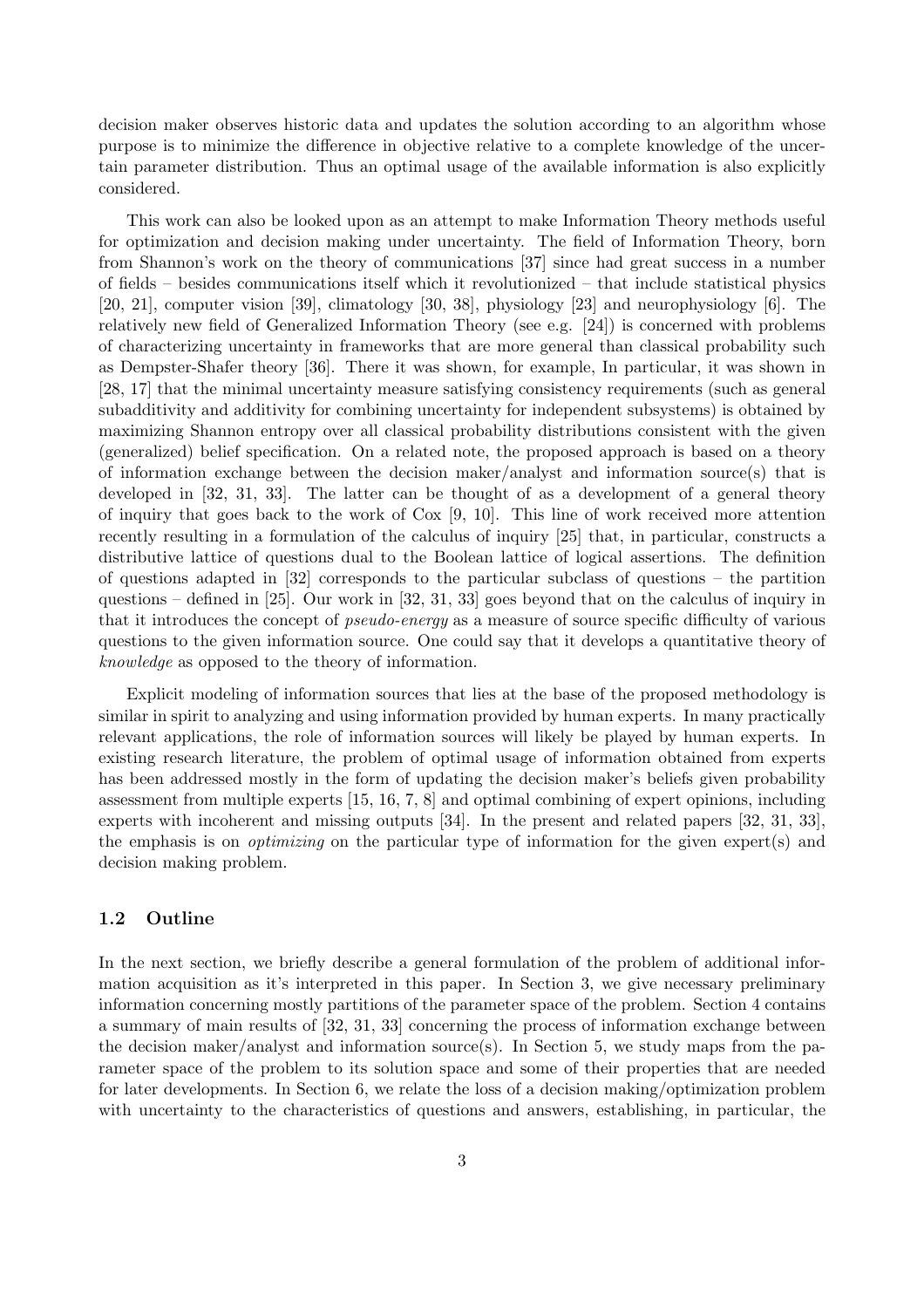value of minimum loss achievable with the help of a given depth answer to a particular question. Section 7 presents example illustrating the results obtained in the earlier sections. Finally, Section 8 contains a conclusion.

# 2 Overall Problem Formulation

In decision making under uncertainty, the goal is to choose the best decision given the available information, according to a suitable criterion. One of the most widely used criteria is that of optimizing the expected objective function given the probability distribution that describes the available information. The problem so formulated can be formally written as

$$
\min_{x \in X} \mathbb{E}_P f(\omega, x) = \int_{\Omega} f(\omega, x) P(d\omega).
$$
\n(1)

Here  $X \subset \mathcal{D}$  is the set of all *feasible* solutions, i.e. the set satisfying all (deterministic) constraints that are present in the problem formulation, where  $\mathcal D$  is the space to which all solutions belong (e.g. a suitable Euclidean space).  $\Omega$  has the meaning of a space of possible values of input data parameters that are not known with certainty. It is often referred to as a parameter space. P is a fixed initial probability measure (with a suitable sigma-algebra assumed) on  $\Omega$  that describes the initial state of the uncertainty and that can in principle be modified by querying information sources. The function  $f: \Omega \times \mathcal{D} \to \overline{\mathbb{R}}$  is assumed to be integrable on  $\Omega$  for each  $x \in X$ . For example, in the context of stochastic optimization, X is the set of feasible first-stage solutions and  $f(\omega, x)$  is the best possible objective value for the first stage decision x in case when the random outcome  $\omega$ is observed.

We are interested, given the problem (1) and an information source capable of providing answers to our questions, in obtaining the best possible solution to problem (1), suitably modified by the source's answer(s). To make this desideratum a bit more specific, let  $L(P)$  be the *expected loss* corresponding to measure P defined as follows.

$$
L(P) = \int_{\Omega} f(\omega, x_P^*) P(d\omega) - \int_{\Omega} f(\omega, x_{\omega}^*) P(d\omega),
$$

where  $x_P^*$  is a solution of (1) and  $x_\omega^*$  is a solution of  $\min_{x \in X} f(\omega, x)$  for the given  $\omega$ .

Let  $\Omega$  be the set of all possible (suitably defined) questions that can be directed towards the source of information, and let  $A(Q)$  be its answer to a particular question  $Q \in \mathcal{Q}$ . Further, let  $P_a$  be the measure on  $\Omega$  conditional on reception of a particular value a of the answer A. One can think of  $P_a$  as the measure updated by the value a, from the original measure P. Then the expected loss following question Q and answer  $A = A(Q)$  can be found as

$$
L(P,Q,A(Q)) = \sum_{a} \Pr(A(Q) = a) \left( \int_{\Omega} f(\omega, x_{P_a}^*) P_a(d\omega) - \int_{\Omega} f(\omega, x_{\omega}^*) P_a(d\omega) \right), \tag{2}
$$

where the sum is over all possible values a of the answer A.

Our goal then can be stated as that of finding, for the given problem (1) and a given information source, the question(s)  $Q \in \mathcal{Q}$  that would make the corresponding expected loss (2) as small as possible:

$$
\min_{Q \in \mathcal{Q}} L(P, Q, A(Q)).\tag{3}
$$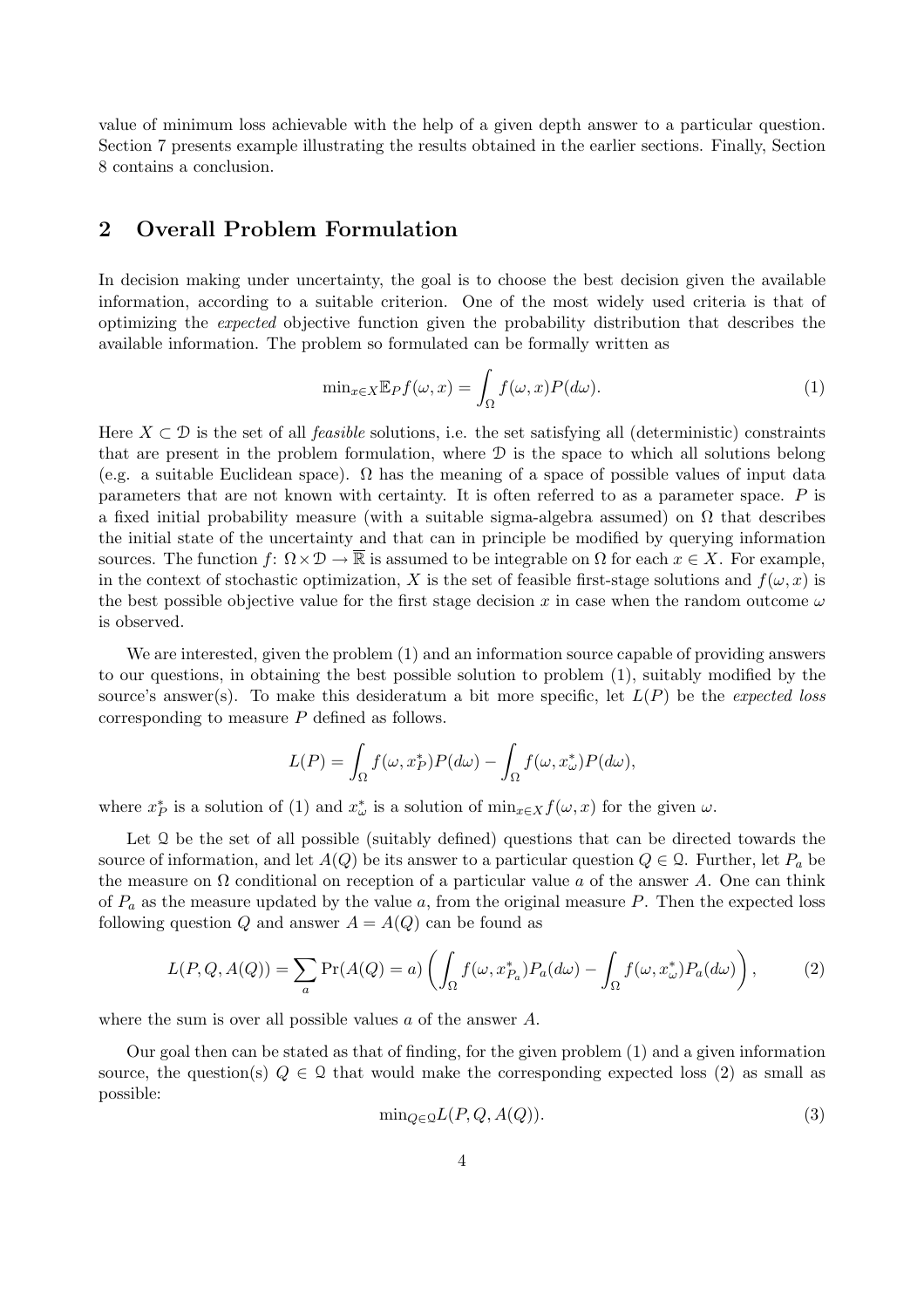Informally speaking, the problem is about finding the question(s) that is "aligned" optimally with both the information source's "strengths" and the particular decision making problem. Changing the purely "optimization" component of the problem (the function  $f(\omega, x)$  and the set X) while keeping the "information" component (the space  $\Omega$  and the measure P) the same will in general change the optimal question(s)  $Q$  for the same information source. Thus the main goal can also be described as that of finding an optimal alignment between the optimization and information components of the problem (where the information source itself is included in the latter).

### 3 Preliminaries: partitions of parameter space

In the following we denote by  $\Omega$  the base space consisting of all possible outcomes of potential interest to the decision maker. We will often refer to it, as mentioned earlier, as parameter space.  $\Omega$  can be finite or infinite, such as a closed subset of a Euclidean space R<sup>s</sup>. We denote by *f* a sigma-algebra on  $\Omega$ . Let P be a fixed probability measure on  $(\Omega, \mathcal{F})$ . We will usually refer to it – and other measures – as a measure on  $\Omega$ , omitting an explicit specification of  $\mathcal F$  unless needed.

Let  $C \in \mathcal{F}$  be a (measurable) subset of  $\Omega$ . We denote by  $P_C$  the conditional measure on  $\Omega$ defined as

$$
P_C(D) = \frac{P(D \cap C)}{P(C)},\tag{4}
$$

for arbitrary  $D \in \mathcal{F}$ .

A partition  $\mathbf{C} = \{C_1, \ldots, C_r\}$  of  $\Omega$  is a collection of (measurable) subsets  $C_j \in \mathcal{F}$  of  $\Omega$  such that  $C_j \cap C_l = \emptyset$  for  $j \neq l$  and  $\cup_{j=1}^r C_j = \Omega$ . A partition  $\tilde{C}$  is a *refinement* of C if every set from  $\tilde{C}$  is a subset of some set from C. In such a case, C is a *coarsening* of  $\tilde{C}$ . Given measure P on  $\Omega$ , we call partition  $\mathbf{C}_f(P)$  the finest partition of  $\Omega$  associated with measure P if  $P(C) > 0$  for all  $C \in \mathbf{C}_f(P)$ and there exists at least one set of zero measure in any refinement of  $C_f(P)$ . In case  $\Omega$  is a closed subset of a Euclidean space and  $\mathcal F$  is a Borel algebra, it is easy to see that finest partitions do not exist if measure  $P$  has a continuous support or has a component with continuous support. It is also clear that if the measure P has discrete support there exist many partitions of  $\Omega$  that are finest for P.

Let  $\mathbf{C}' = \{C'_1, \ldots, C'_r\}$  and  $\mathbf{C}'' = \{C''_1, \ldots, C''_s\}$  be two partitions of  $\Omega$ . Then partition  $\mathbf{C} =$  $\mathbf{C}' \cap \mathbf{C}''$  is defined as the partition that consists of all sets of the form  $C_i' \cap C_j''$ :  $\mathbf{C}' \cap \mathbf{C}'' =$  $\{C'_1 \cap C''_1, C'_1 \cap C''_2, \ldots, C'_r \cap C''_s\}$  (see Fig. 1 for an illustration). Obviously, some of the sets constituting partition  $\mathbf{C}' \cap \mathbf{C}''$  may be empty. Clearly, partition  $\mathbf{C}' \cap \mathbf{C}''$  is a refinement of both  $\mathbf{C}'$ and  $\mathbf{C}''$ .

If D is a subset of  $\Omega$  and  $\mathbf{C}' = \{C'_1, \ldots, C'_r\}$  is a partition of  $\Omega$ , the partition  $\mathbf{C}'_D = \{D \cap$  $C'_1, \ldots, D \cap C'_r$  of D will be called the partition of D induced by the the partition  $\mathbf{C}^r$  of  $\Omega$  (see Fig. 2).

Besides standard partitions of  $\Omega$ , we will also need *incomplete* partitions  $\mathbf{C} = \{C_1, \ldots, C_r\}$  such that  $\cup_{i=1}^r C_i \neq \Omega$ . For any partition **C**, we will use the notation  $\tilde{C} \equiv \cup_{i=1}^r C_i$ . Clearly, partition **C** is complete if and only if  $\hat{C} = \Omega$ .

Let now  $\mathbf{C}' = \{C'_1, \ldots, C'_r\}$  and  $\mathbf{C}'' = \{C''_1, \ldots, C''_s\}$  be two incomplete partitions of  $\Omega$  that are completely disjoint, i.e. such that  $\hat{C}' \cap \hat{C}'' = \emptyset$ . Then the partition  $\mathbf{C} = \mathbf{C}' \cup \mathbf{C}''$  is defined as partition consisting of all subsets in the constituent partitions:  $\mathbf{C} = \{C'_1, \ldots, C'_r, C''_1, \ldots, C''_s\}.$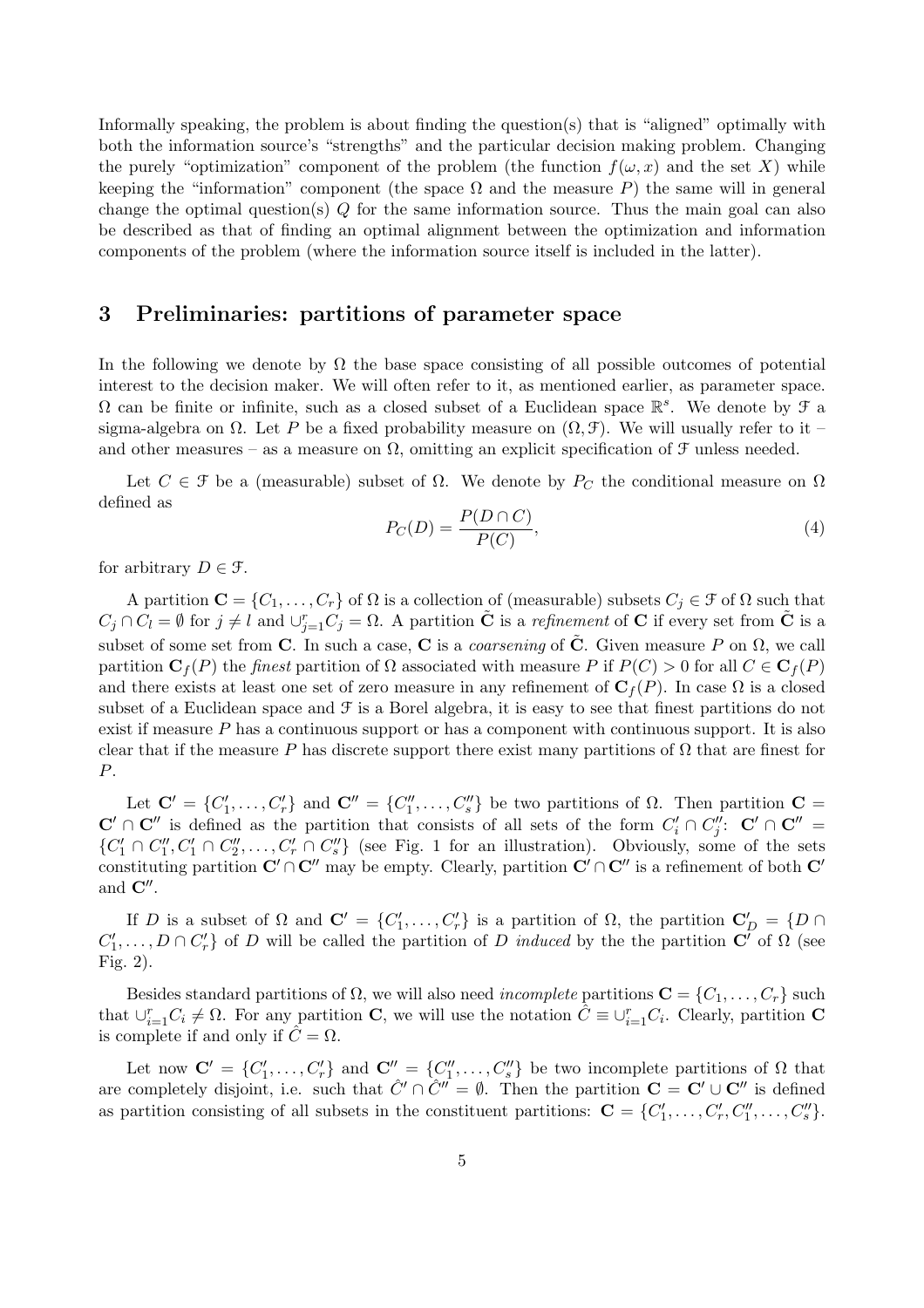

Figure 1: Two partitions of  $\Omega$  and the corresponding joint partition.



Figure 2: Partition  $\mathbf{C}_D$  of set  $D \subset \Omega$  induced by a partition  $\mathbf{C}$  of  $\Omega$ .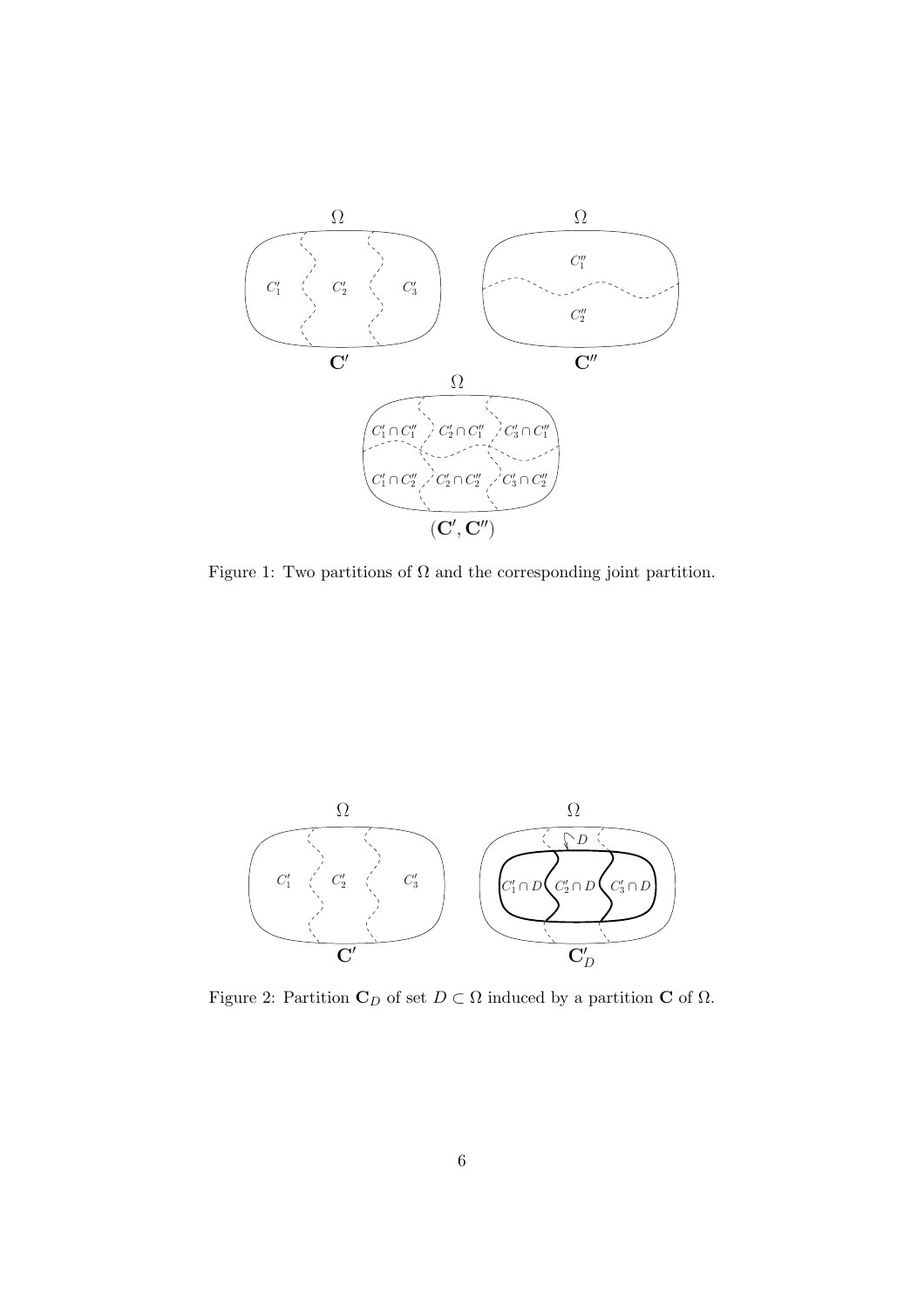Clearly, partition  $C' \cup C''$  may be complete or incomplete (it would be complete if and only if  $\hat{C}' \cup \hat{C}'' = \Omega$ ). In case  $\hat{C}' \cap \hat{C}'' \neq \emptyset$ , the partition  $\mathbf{C}' \cup \mathbf{C}''$  is not defined.

For an arbitrary complete partition  $\mathbf{C} = \{C_1, \ldots, C_r\}$ , it is straightforward to show that the following decomposition of the measure  $P$  into the corresponding conditional measures is valid.

$$
P = \sum_{j=1}^{r} P(C_j) P_{C_j}.
$$
\n(5)

### 4 Information exchange

The model of information exchange between an information source and a decision maker determines the degree of accuracy of information the source can provide to the decision maker as a function of the type of information requested by the latter. Generally speaking, it is reasonable to believe that, for wide class of information sources, the accuracy of additional information they are capable of providing will depend on both the amount of detail contained in that information and the specific content. The latter dependence reflects the source-specific "expertise": the given information source can "know" more about certain aspects of the (likely values of input data for) problem the decision maker is facing relative to other aspects of the same problem. In other words, the information exchange model has to account for source-specific *cognitive complexity*. Such a model was developed in [32, 31, 33]. It includes three main components: decision maker questions, information source answers and the information source model that relates the quality of answers to difficulty of questions. Below, we describe the main results of [32, 31, 33] that will be needed for later developments presented in this paper.

### 4.1 Questions and question difficulty functional

A general theory of inquiry was developed in [9, 10, 25]. In particular, in [25] questions were constructed in a general setting from the ordered set of down-sets of assertions, starting from a partially ordered set (lattice) of logical assertions. The class of partition questions was considered as a subset of all possible questions that can be given a particularly well-structured answers. The definition of questions adapted in [32] is closely related to partition question of [25]. It identifies a question with a partition C of the parameter space  $\Omega$ .

A difficulty functional  $G(\Omega, \mathbf{C}, P)$  can be associated with any question C. The particular form of  $G(\Omega, \mathbf{C}, P)$  can be determined if some reasonable requirements, or, equivalently, *postulates*, are imposed. This was done in [32] where a particular system of postulates that expressed linearity and isotropy properties of the difficulty functional was proposed. The main theorem proved in [32] derives the general form of the difficulty functional that is required to satisfy such postulates.

**Theorem 1** Let the functional  $G(\Omega, \mathbf{C}, P)$  where  $\mathbf{C} = \{C_1, \ldots, C_r\}$  satisfy Postulates 1 through 6 (see  $[32]$ ). Then it has the form

$$
G(\Omega, \mathbf{C}, P) = \frac{\sum_{j=1}^{r} u(C_j) P(C_j) \log \frac{1}{P(C_j)}}{\sum_{j=1}^{r} P(C_j)},
$$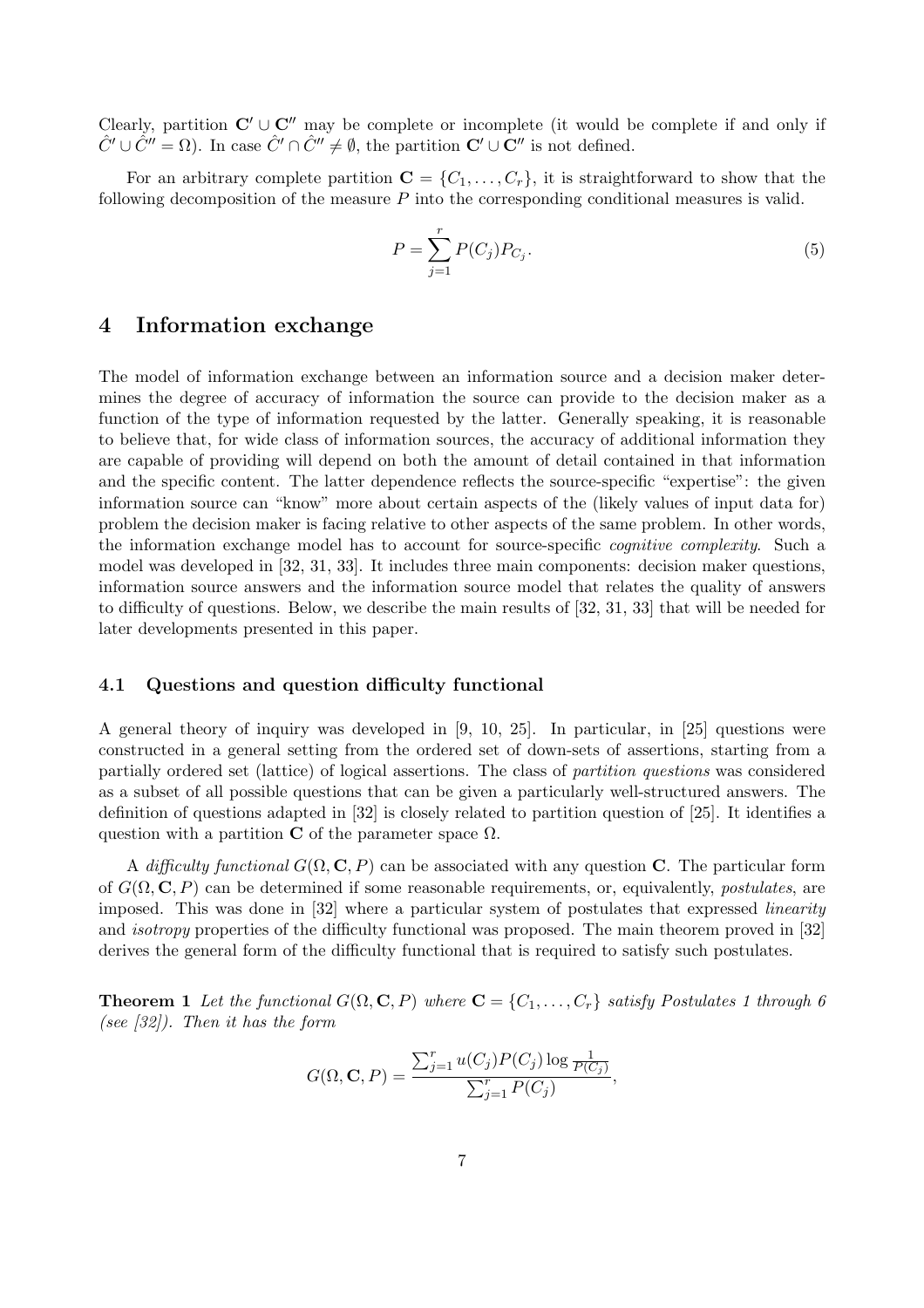where  $u(C_j) =$ R  $C_j u(\omega) dP(\omega)$  $\overline{P(C_j)}$  and  $u: \Omega \to \mathbb{R}$  is an integrable nonnegative function on the parameter space Ω.

In particular, the difficulty of the given question  $C$  depends on, besides the initial probability measure P, the function  $u(\cdot)$  defined on the parameter space  $\Omega$ . This function may be called the pseudo-temperature using parallels with thermodynamics (see [32] for more details). The question difficulty then can be interpreted as the amount of *pseudo-energy* associated with question **C**.

If  $\tilde{\mathbf{C}}$  is an arbitrary refinement of  $\mathbf{C}$  then the difficulty of the more detailed question  $\tilde{\mathbf{C}}$  can be decomposed as ([32])

$$
G(\Omega, \tilde{\mathbf{C}}, P) = G(\Omega, \mathbf{C}, P) + G(\Omega, \tilde{\mathbf{C}}_{\mathbf{C}}, P),
$$
\n(6)

where the expected *residual difficulty* of  $\tilde{C}$  given a perfect answer to  $C$  is defined as

$$
G(\Omega, \tilde{\mathbf{C}}_{\mathbf{C}}, P) = \sum_{C \in \mathbf{C}} P(C) G(C, \tilde{\mathbf{C}}_{C}, P_C).
$$
 (7)

### 4.2 Answers and answer depth functional

Given a question C on  $\Omega$ , an answer to C was defined in [31] to be a message  $V(\mathbf{C})$  taking values in the set  $\{s_1, \ldots, s_m\}$  such that the reception of the value  $s_k$  modifies (updates) the initial measure P on  $\Omega$  to the measure  $P^k \equiv P^{V(\mathbf{C})=s_k}$  such that  $P^k_{C_j} = P_{C_j}$  for  $k = 1, \ldots, m$  and  $j = 1, \ldots, r$ . The latter condition ensures that the answer  $V(\mathbf{C})$  is indeed an answer to the question  $\mathbf{C}$ .

It follows from the above definition that, for  $V(\mathbf{C})$  to be an answer to a multiple-choice question **C**, it is necessary and sufficient for the updated measures  $P^k$ ,  $k = 1, \ldots, m$ , to take the form

$$
P^k = \sum_{j=1}^r p_{kj} P_{C_j},\tag{8}
$$

where  $p_{kj}$ ,  $k = 1, ..., m$ ,  $j = 1, ..., r$  are nonnegative coefficients such that  $\sum_{j=1}^{r} p_{kj} = 1$  for  $k=1,\ldots,m$ .

For incomplete (free-response and mixed) questions, the expression (8) gets slightly modified to account for the set  $\overline{\hat{C}} = \Omega \setminus \hat{C}$  and takes the form

$$
P^k = \sum_{j=1}^r p_{kj} P_{C_j} + \bar{p}_k P_{\overline{\hat{C}}},\tag{9}
$$

where  $\sum_{j=1}^{r} p_{kj} + \bar{p}_k = 1$ . For pure free-response questions, one has to set  $r = 1$  in (9).

The answer depth functional  $Y(\Omega, \mathbf{C}, P, V(\mathbf{C}))$  for the answer  $V(\mathbf{C})$  to question C measures the amount of pseudo-energy that is conveyed by  $V(\mathbf{C})$  in response to question C. The general form of  $Y(\Omega, \mathbf{C}, P, V(\mathbf{C}))$  can be established if certain (reasonable) requirements it has to satisfy are imposed. This was done in [31] where such requirements – called postulates – were discussed. The particular set of postulates used in [31] was chosen to impose linearity and isotropy conditions on the answer depth functional. Under these conditions, the following result was obtained (formulated in [31] as a corollary).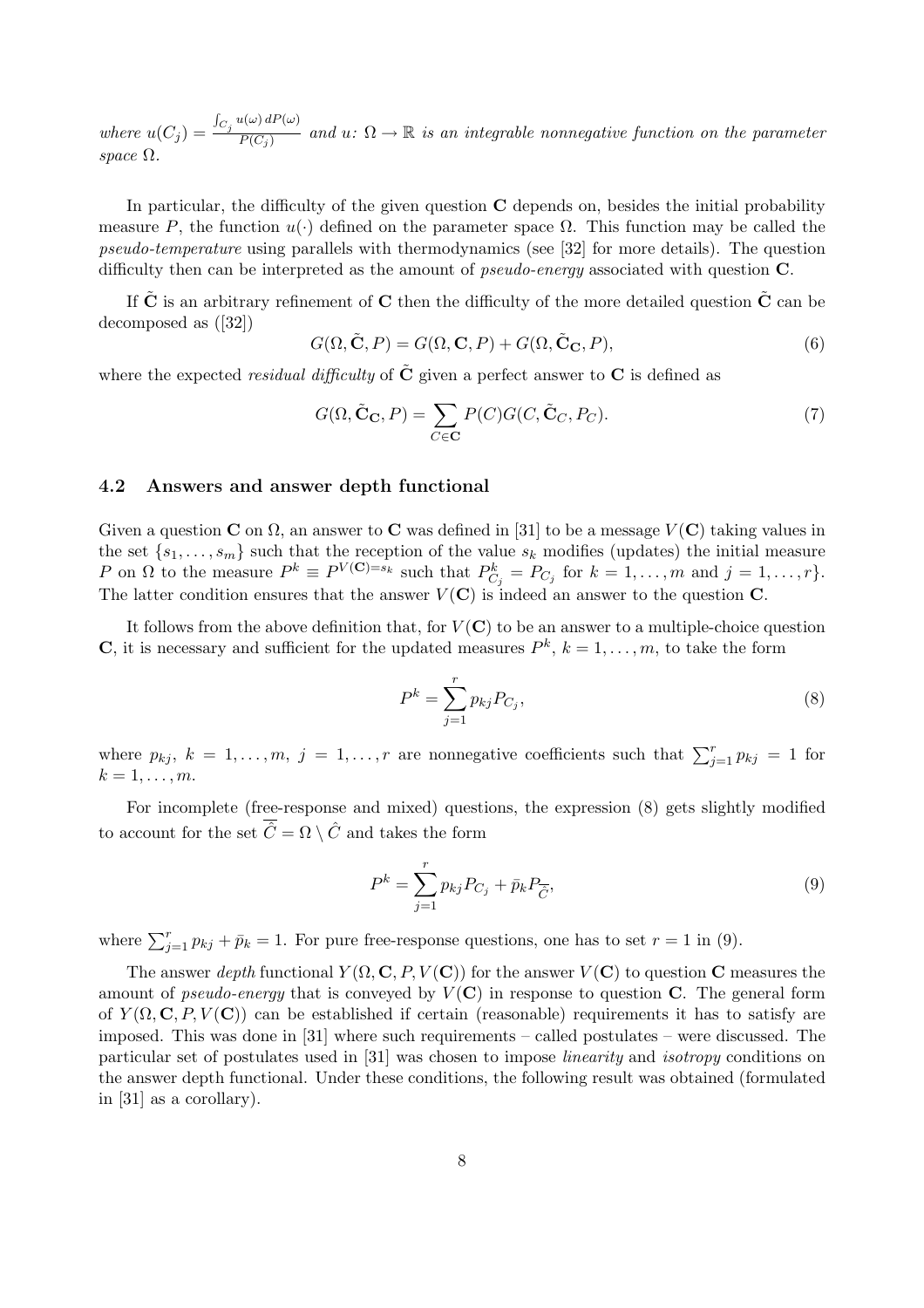**Theorem 2** The answer depth functional  $Y(\Omega, \mathbf{C}, P, V(\mathbf{C}))$  has the form

$$
Y(\Omega, \mathbf{C}, P, V(\mathbf{C})) = \sum_{k=1}^{m} \Pr(V(\mathbf{C}) = s_k) \frac{\sum_{j=1}^{r} u(C_j) P^k(C_j) \log \frac{P^k(C_j)}{P(C_j)}}{\sum_{j=1}^{r} P^k(C_j)},
$$

where  $P^k \equiv P^{V(\mathbf{C})=s_k}$  is the measure on  $\Omega$  conditioned on reception of  $V(\mathbf{C})=s_k$  and  $u(C_j)=v_j$ 1  $\frac{1}{P(C_j)}\int_{C_j}u(\omega)dP(\omega)$  and the function  $u\colon\Omega\to\mathbb{R}$  is the same function that is used in the question difficulty functional  $G(\Omega, \mathbf{C}, P)$ .

It can be shown (see [31] for details) that if  $V(\mathbf{C})$  is any answer to the question C then  $Y(\Omega, \mathbf{C}, P, V(\mathbf{C})) \leq G(\Omega, \mathbf{C}, P)$  with equality if and only if the answer  $V(\mathbf{C})$  is perfect, i.e.  $P^j = P_{C_j}$ for  $j = 1, \ldots, r$ . The difficulty of question **C** can be written as

$$
G(\Omega, \mathbf{C}, P) = Y(\Omega, \mathbf{C}, P, V(\mathbf{C})) + G(\Omega, \mathbf{C}, P_{V(\mathbf{C})}),
$$
\n(10)

where

$$
G(\Omega, \mathbf{C}, P_{V(\mathbf{C})}) = \sum_{k=1}^{m} v_k \sum_{j=1}^{r} u(C_j) P^k(C_j) \log \frac{1}{P^k(C_j)}
$$
(11)

can be termed the *residual difficulty* of **C** given the answer  $V(\mathbf{C})$ . Clearly,  $G(\Omega, \mathbf{C}, P_{V(\mathbf{C})}) \geq 0$  with the inequality being tight for a perfect answer  $V^*(\mathbf{C})$ . The residual difficulty  $G(\Omega, \dot{\mathbf{C}}, P_{V(\mathbf{C})})$  can be expressed via coefficients  $p_{kj}$  that describe the answer  $V(\mathbf{C})$ :

$$
G(\Omega, \mathbf{C}, P_{V(\mathbf{C})}) = \sum_{k=1}^{m} \sum_{j=1}^{r} v_k p_{kj} u(C_j) \log \frac{1}{p_{kj}}
$$
(12)

Consider a question  $\mathbf{C} = \{C_1, \ldots, C_r\}$ , its refinement  $\tilde{\mathbf{C}} = \{\tilde{C}_1, \ldots, \tilde{C}_R\}$  and an answer  $V(\mathbf{C})$ to C taking possible values in the set  $\{s_1, \ldots, s_k\}$ . Let us renumber the subsets in  $\tilde{C}$  in such a way that  $\tilde{C}_{l_j} \subseteq C_j$  for  $l_j = 1, \ldots, r_j$ ,  $j = 1, \ldots, r$  and  $\sum_{j=1}^r r_j = R$ . Then the difficulty of  $\tilde{C}$  can be written as

$$
G(\Omega, \tilde{\mathbf{C}}, P) = Y(\Omega, \mathbf{C}, P, V(\mathbf{C})) + G(\Omega, \tilde{\mathbf{C}}, P_{V(\mathbf{C})}),
$$
\n(13)

where the residual difficulty of C given the answer  $V(\mathbf{C})$  to C has the form

$$
G(\Omega, \tilde{\mathbf{C}}, P_{V(\mathbf{C})}) = \sum_{k=1}^{m} \sum_{j=1}^{r} v_k p_{kj} \sum_{l_j=1}^{r_j} u(\tilde{C}_{l_j}) P_{C_j}(\tilde{C}_{l_j}) \log \frac{1}{p_{kj} P_{C_j}(\tilde{C}_{l_j})}
$$
(14)

It turns out to be convenient to consider the class of imperfect answers for which the degree of imperfection is described by a single error probability  $\alpha$  – the *quasi-perfect* answers [31]. For a quasi-perfect answer  $V_{\alpha}(\mathbf{C})$  to a (complete) question  $\mathbf{C} = \{C_1, \ldots, C_r\}$ , the coefficients  $p_{kj}$  have the form

$$
p_{kj} = (1 - \alpha)\delta_{k,j} + \alpha P(C_j),\tag{15}
$$

for  $k = 1, \ldots, r$  and  $j = 1, \ldots, r$ , and the updated measure  $P^k$  is simply

$$
P^k = \alpha P + (1 - \alpha) P_{C_k}.\tag{16}
$$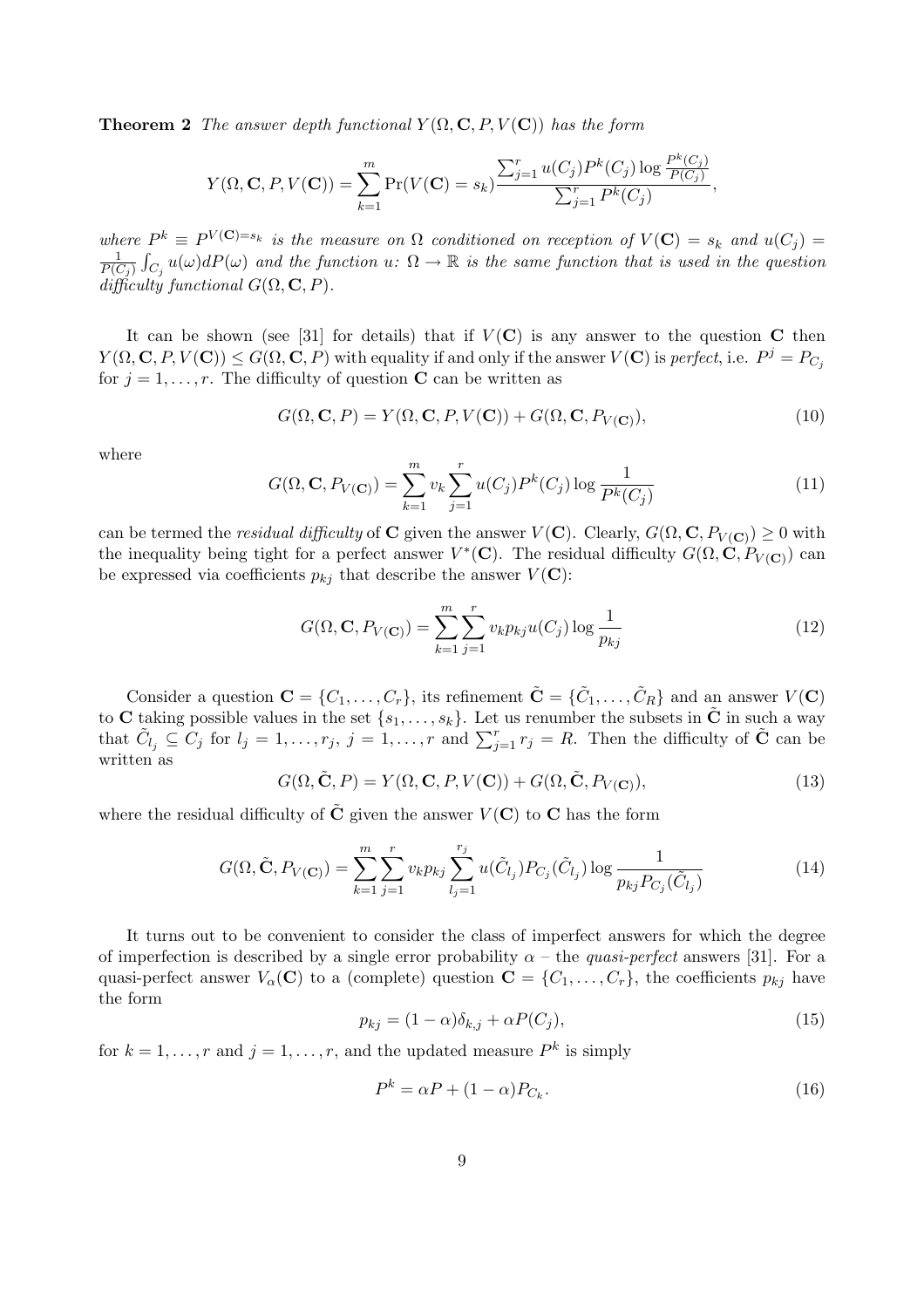for  $k = 1, \ldots, r$ . Clearly, for  $\alpha = 0$  a quasi-perfect answer to C becomes a perfect one. It can be shown (see [31]) that the answer depth functional for a quasi-perfect answer  $V_{\alpha}(\mathbf{C})$  to question C can be written as

$$
Y(\Omega, \mathbf{C}, P, V_{\alpha}(\mathbf{C})) = \sum_{k=1}^{r} u(C_k) P(C_k) (1 - \alpha + \alpha P(C_k)) \log \frac{1 - \alpha + \alpha P(C_k)}{P(C_k)}
$$
  
+  $\alpha \log \alpha \sum_{k=1}^{r} u(C_k) P(C_k) (1 - P(C_k)),$  (17)

which is easily seen to reduce to  $G(\Omega, \mathbf{C}, P)$  for  $\alpha = 0$  and vanish for  $\alpha = 1$ .

### 4.3 Information source models

The pseudo-temperature function  $u(\cdot)$  on the parameter space  $\Omega$  characterizes the source specific relative difficulty of questions "located" in various regions of  $Ω$ . Knowing the pseudo-temperature function lets one calculate the difficulty of any question up to an overall scale (multiplicative constant). The goal of an information source model is to describe what is hard for the given information source and, in particular to set that overall scale. Different information source models were considered in [33]. Specifically, information source models are based on the following hypothesis.

Hypothesis S1. For the given information source and any question C, the answer depth is a function of the question difficulty:

$$
Y(\Omega, \mathbf{C}, P, V(\mathbf{C})) = h(G(\Omega, \mathbf{C}, P)),
$$

where  $h : \mathbb{R}_+ \to \mathbb{R}_+$  is a non-decreasing function of its argument that's bounded from above.

An information source model simply specifies the form of function  $h(\cdot)$ . In principle the latter can be either source specific or universal, with the latter option likely being more convenient in applications. Assuming the form of  $h(\cdot)$  is universal, one would then postulate it and use the observed information sources' performance to estimate the parameters of function  $h(\cdot)$  as well as the source specific pseudo-temperature functions.

The simplest information source model considered in [33] is the so called simple capacity model given by

$$
h(x) = \begin{cases} x & \text{if } x \le Y_s \\ Y_s & \text{if } x > Y_s. \end{cases}
$$
 (18)

which is fully characterized by the single parameter  $Y_s$  which has the meaning of the information source capacity.

The most apparent drawback of model (18) is that it predicts that the source would provide a perfect answer to any question whose difficulty does not exceed the source capacity. The linear modified capacity model described by

$$
h(x) = \begin{cases} bx & \text{if } x \le \frac{Y_s}{b} \\ Y_s & \text{if } x > \frac{Y_s}{b} \end{cases}
$$
 (19)

removes this drawback at the expense of one extra parameter  $b \leq 1$  that has to be estimated. Several slightly more complicated models were proposed in [33].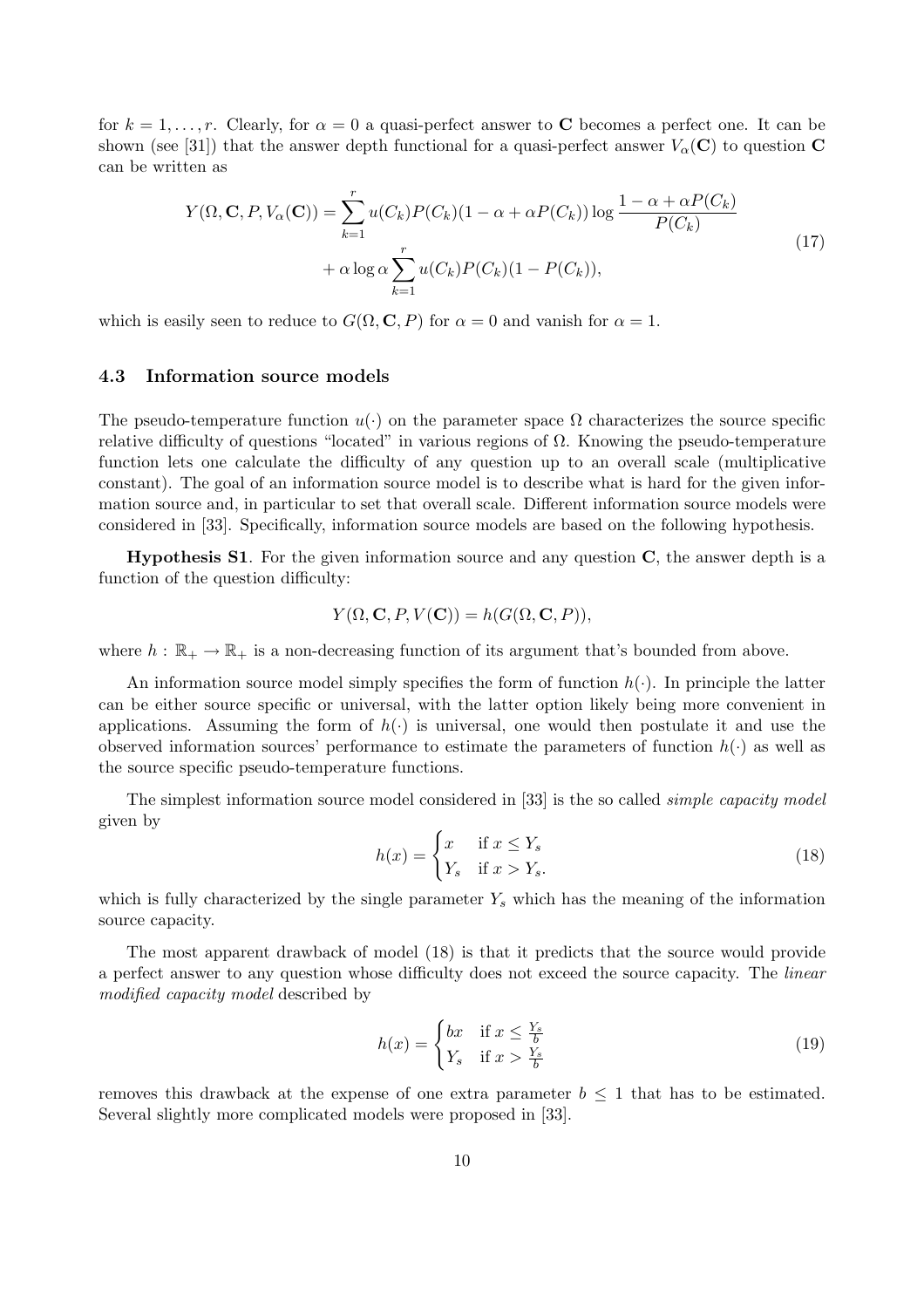The values of model parameters as well as pseudo-temperature functions for information sources can be estimated from the observed sources' performance on some set of sample questions. Optimization based formulations for such estimation were also proposed in [33].

It is easy to see that multiplying the pseudo-temperature function  $u(\cdot)$  has the effect of multiplying both the question difficulty and the answer depth by the same number and is equivalent to a choice of units of pseudo-energy. It turns out to be convenient to use two different conventions in this regard.

- The convention in which  $\int_{\Omega} u(\omega) d\omega = 1$ . Here the units of pseudo-energy are chosen in such a way that, for constant  $u(\omega)$ , the pseudo-energy coincides with entropy making it convenient to make use of the standard intuition about entropy and information (i.e. 1 unit (bit) of information is equivalent to being able to perfectly distinguish between two equally likely alternatives).
- The convention in which each source has unit capacity  $(Y_s = 1)$ . This choice of units of pseudoenergy makes it convenient to compare the "depth of knowledge" of different information sources to each other by directly comparing their respective pseudo-temperature values at the same points of the parameter space.

## 5 Maps and their properties

In what follows, we make use of maps from  $\Omega$  into X with discrete image sets. Let G be the set of all such maps. Since the image set of all maps from G is assumed to be discrete, any such map  $g \in \mathcal{G}$  can be uniquely described by the corresponding partition  $\mathbf{C} = \{C_1, \ldots, C_r\}$  of  $\Omega$  and the corresponding image set  $I = \{x_1, \ldots, x_r\}$  such that  $g(\omega) = x_j$  for all  $\omega \in C_j$ . We will sometimes write  $g = (\mathbf{C}, I)$  whenever the components of a map (partition and image set) need to be made explicit.

The following maps from the set G are important special cases that will be referred to later.

- Optimal ("zero loss") map  $g_0: g_0(\omega) = x^*_{\omega}$ , where  $x^*_{\omega}$  is the solution of  $\min_{x \in X} f(\omega, x)$ . It simply maps each scenario into the corresponding (deterministic) optimal solution.
- All-to-one maps  $g_x: g_x(\omega) = x$  for all  $\omega \in \Omega$ . These map all elements of  $\Omega$  into some single element of X.
- For the given measure P on  $\Omega$ , the stochastic optimal map  $g_P: g_P(\omega) = x_P^*$ , where  $x_P^*$  is a solution of (1). Obviously, it is just a special case for of all-to-one maps  $g_x$ .
- For the given measure P and a (complete) partition  $\mathbf{C} = \{C_1, \ldots, C_r\}$  of  $\Omega$ , the stochastic subset optimal map  $g_{P,\mathbf{C}}$ :  $g_{P,\mathbf{C}}(\omega) = x^*_{P_{C_j}}$  for all  $\omega \in C_j$ ,  $j = 1, \ldots, r$ . (Here  $x^*_{P_{C_j}}$  is an optimal solution of problem (1) with measure P replaced with the conditional measure  $P_{C_j}$ . In the following, we denote by  $C$  the set of all maps of the form  $g_{P,C}$  for all possible partitions C of  $\Omega$  and will sometimes refer to maps from the set C as *subset optimal maps*.

Next, we define some useful functionals to be used later.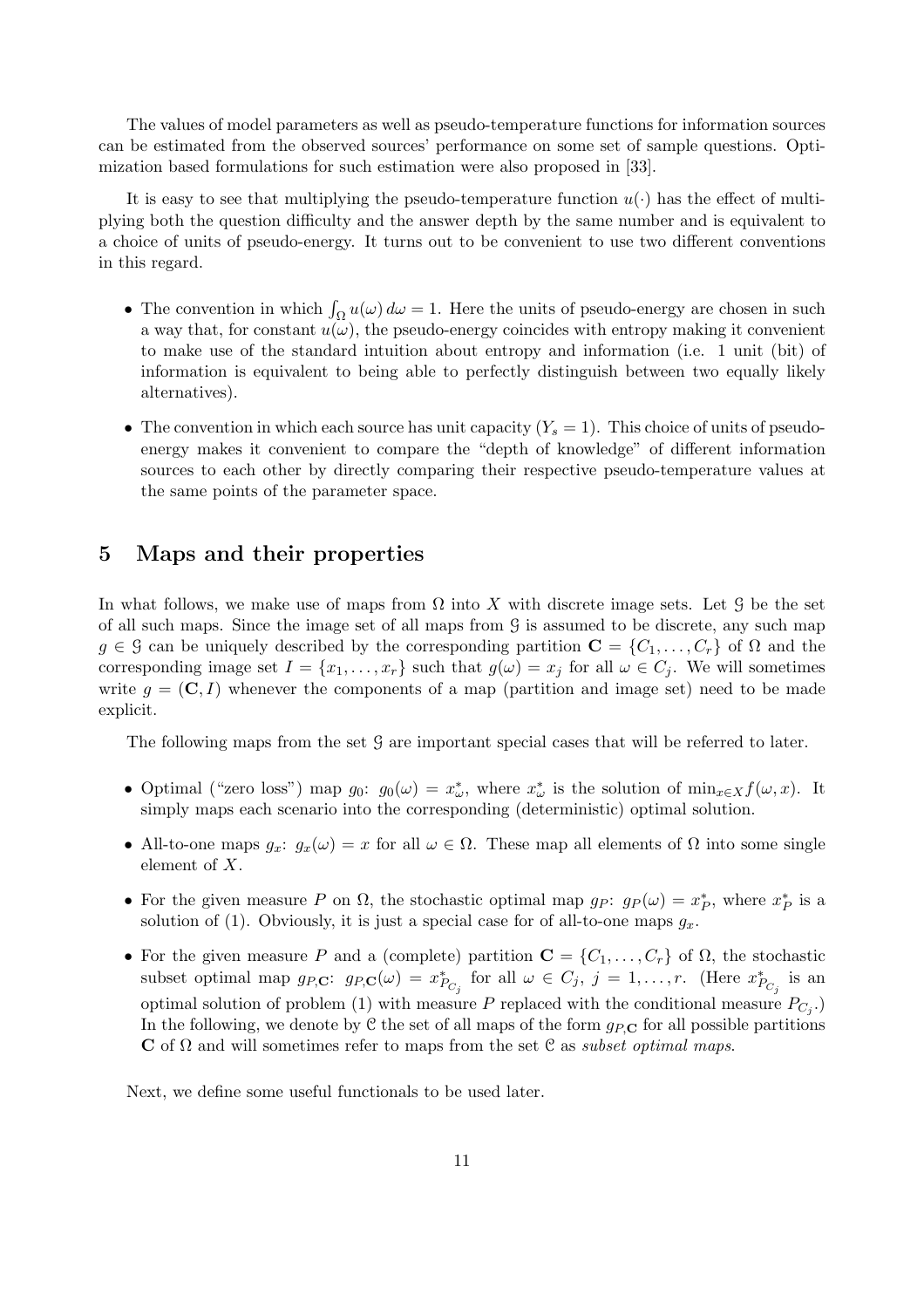Let P be any probability measure on  $\Omega$  and x an arbitrary element of the solution space X. We define the *suboptimality* of x with respect to  $P$  as follows:

$$
S(x, P) = \mathbb{E}_P f(\omega, x) - \mathbb{E}_P f(\omega, x_P^*) = \int_{\Omega} (f(\omega, x) - f(\omega, x_P^*)) P(d\omega), \tag{20}
$$

i.e. suboptimality of x w.r.t. P is the difference in objective values of problem (1) if x is used instead of the optimal solution  $x_P^*$ .

If P is an arbitrary measure on  $\Omega$  and  $q \in \mathcal{G}$  is an arbitrary map from  $\Omega$  into X we define the *loss* of g with respect to  $P$  as

$$
L(g, P) = \mathbb{E}_P f(\omega, g(\omega)) - \mathbb{E}_P f(\omega, x_{\omega}^*) = \int_{\Omega} (f(\omega, g(\omega)) - f(\omega, x_{\omega}^*)) P(d\omega).
$$
 (21)

In particular if  $g = gp$  is the stochastic optimal map corresponding to the measure P, the loss  $L(g_P, P)$  is the traditional expected value of perfect information (EVPI). If  $g = g_0$  is the optimal map, the loss is equal to zero for any measure  $P: L(g_0, P) = 0$ .

Finally, for any measure P and map  $q \in \mathcal{G}$  we define the *gain* of q with respect to P as follows:

$$
B(g, P) = \mathbb{E}_P f(\omega, x_P^*) - \mathbb{E}_P f(\omega, g(\omega)) = \int_{\Omega} (f(\omega, x_P^*) - f(\omega, g(\omega))) P(d\omega).
$$
 (22)

The gain functional of a map  $g$  measures the decrease in loss that can be achieved by the map g, compared to the best all-to-one map  $g_P$ . In particular the largest possible gain obtains by an optimal map  $g_0$ , and for this map, the value of gain is equal to the loss of  $g_P$ , as it should since any optimal map has zero loss. It is also clear that, while suboptimality and loss are always nonnegative, gain can take both positive and negative values. For example the gain of any all-to-one map  $g_x$  is negative unless  $x = x_P^*$  (in which case the gain vanishes).

The following lemma states an elementary but useful relationship between gain and loss for an arbitrary map g from  $\Omega$  into X.

**Lemma 1** For any map  $g \in \mathcal{G}$  and any measure P on  $\Omega$ ,

$$
B(g, P) + L(g, P) = L(g_P, P),
$$

where  $q_P$  is the stochastic optimal map for the measure  $P$ .

**Proof:** Using definitions of gain and loss we can write

$$
B(g, P) + L(g, P) = \int_{\Omega} (f(\omega, x_P^*) - f(\omega, g(\omega))) P(d\omega) + \int_{\Omega} (f(\omega, g(\omega)) - f(\omega, x_{\omega}^*)) P(d\omega)
$$
  
= 
$$
\int_{\Omega} (f(\omega, x_P^*) - f(\omega, x_{\omega}^*)) P(d\omega) = L(g_P, P)
$$

 $\Box$ 

The statement of Lemma 1 can be rewritten as  $B(g, P) = L(g_P, P) - L(g, P)$  and, in fact can be used as a definition of the gain of arbitrary map  $g \in \mathcal{G}$ : the gain is equal to the decrease of the value of loss compared to the loss of the best all-to-one map  $q_P$ .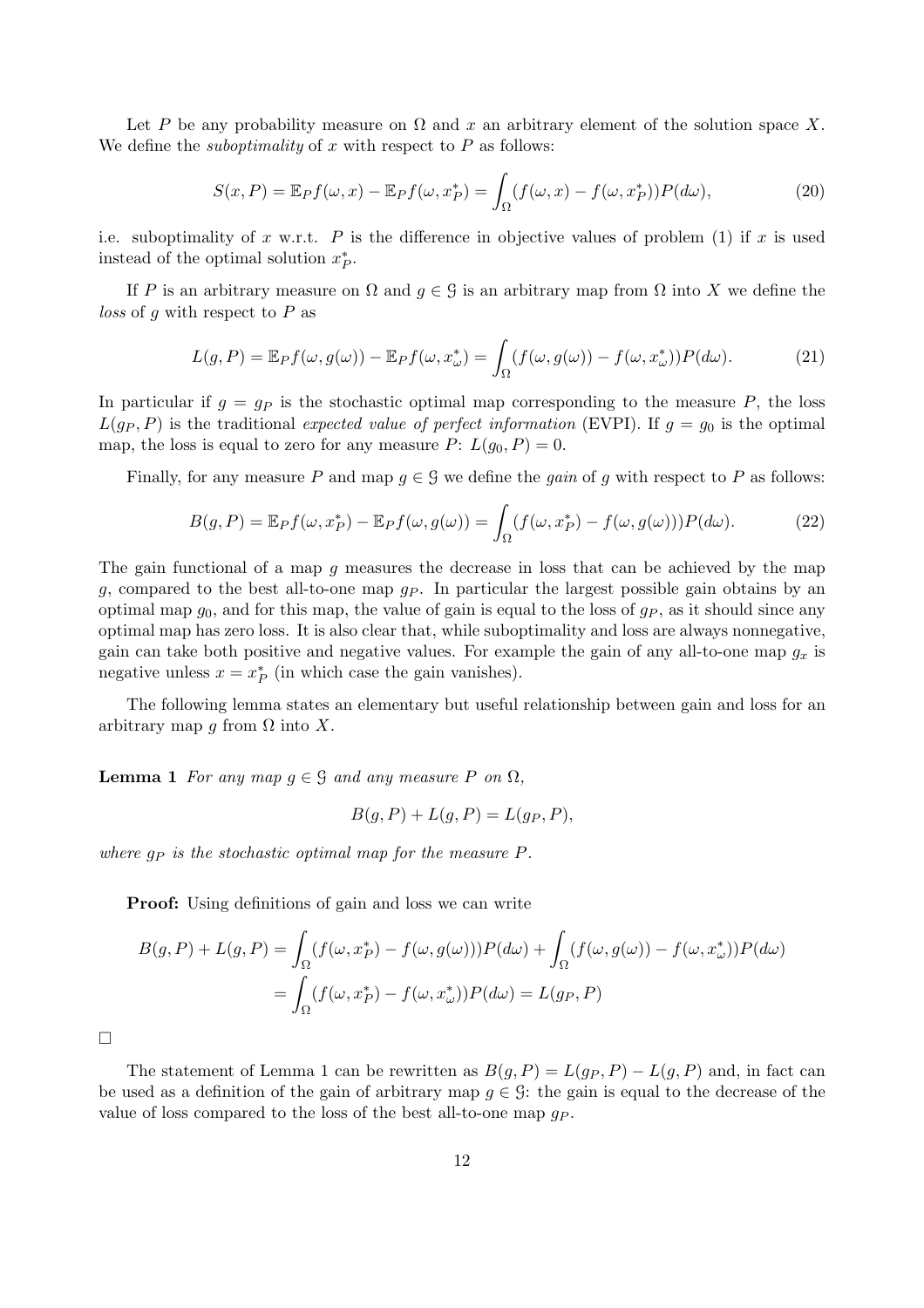Let  $f(\mathcal{P}) \to \mathbb{R}$  be a real-valued functional on the suitably restricted set  $\mathcal{P}$  of measures on  $\Omega$ . For the later developments it turns out to be convenient to introduce the following notation. Let  $\mathbf{C} = \{C_1, \ldots, C_r\}$  be a partition of  $\Omega$  (a question), and let  $V(\mathbf{C})$  be an answer to C that can takes values in the set  $\{s_1, \ldots, s_m\}.$ 

We denote by  $f(P_{\mathbf{C}})$  the expected value of the functional  $f(\cdot)$  over the set of conditional measures  $\{P_{C_j}\}, j = 1, \ldots, r$ :

$$
f(P_{\mathbf{C}}) = \sum_{j=1}^{r} P(C_j) f(P_{C_j}),
$$
\n(23)

and by  $f(P_{V(\mathbf{C})})$  – the expected value of  $f(\mathbf{C})$  over the set of updated measures  $\{P^k\}, k = 1, \ldots, m$ :

$$
f(P_{V(C)}) = \sum_{k=1}^{m} \Pr(V(C) = s_k) f(P^k) = \sum_{k=1}^{m} v_k f(P^k),
$$
\n(24)

Then we can define suboptimality, loss and gain functionals for a given question  $C$  and an answer  $V(\mathbf{C})$  using the just introduced notational convention (23) and (24).

Namely, for an arbitrary  $x \in X$ , the suboptimality of solution x with respect to question C (and initial measure  $P$ ) is given by

$$
S(x, P_{\mathbf{C}}) = \sum_{i=1}^{s} P(C_j) S(x, P_{C_j}),
$$
\n(25)

and the suboptimality of x with respect to answer  $V(\mathbf{C})$  to question  $\mathbf{C}$  (and initial measure P) reads

$$
S(x, P_{V(C)}) = \sum_{k=1}^{m} v_k S(x, P^k).
$$
 (26)

Likewise, for an arbitrary map  $g \in \mathcal{G}$ , and question **C**, the loss and gain of g with respect to **C** are given by

$$
L(g, P_{\mathbf{C}}) = \sum_{j=1}^{r} P(C_j) L(g, P_{C_j}),
$$
\n(27)

and

$$
B(g, P_{\mathbf{C}}) = \sum_{j=1}^{r} P(C_j) B(g, P_{C_j}),
$$
\n(28)

respectively.

The loss and gain functionals for a map  $g \in \mathcal{G}$  with respect to answer  $V(\mathbf{C})$  are defined analogously:

$$
L(g, P_{V(C)}) = \sum_{k=1}^{m} v_k L(g, P^k),
$$
\n(29)

and

$$
B(g, P_{V(C)}) = \sum_{k=1}^{m} v_k B(g, P^k),
$$
\n(30)

respectively.

The following representation for the expected loss  $L(g, P)$  will be useful later.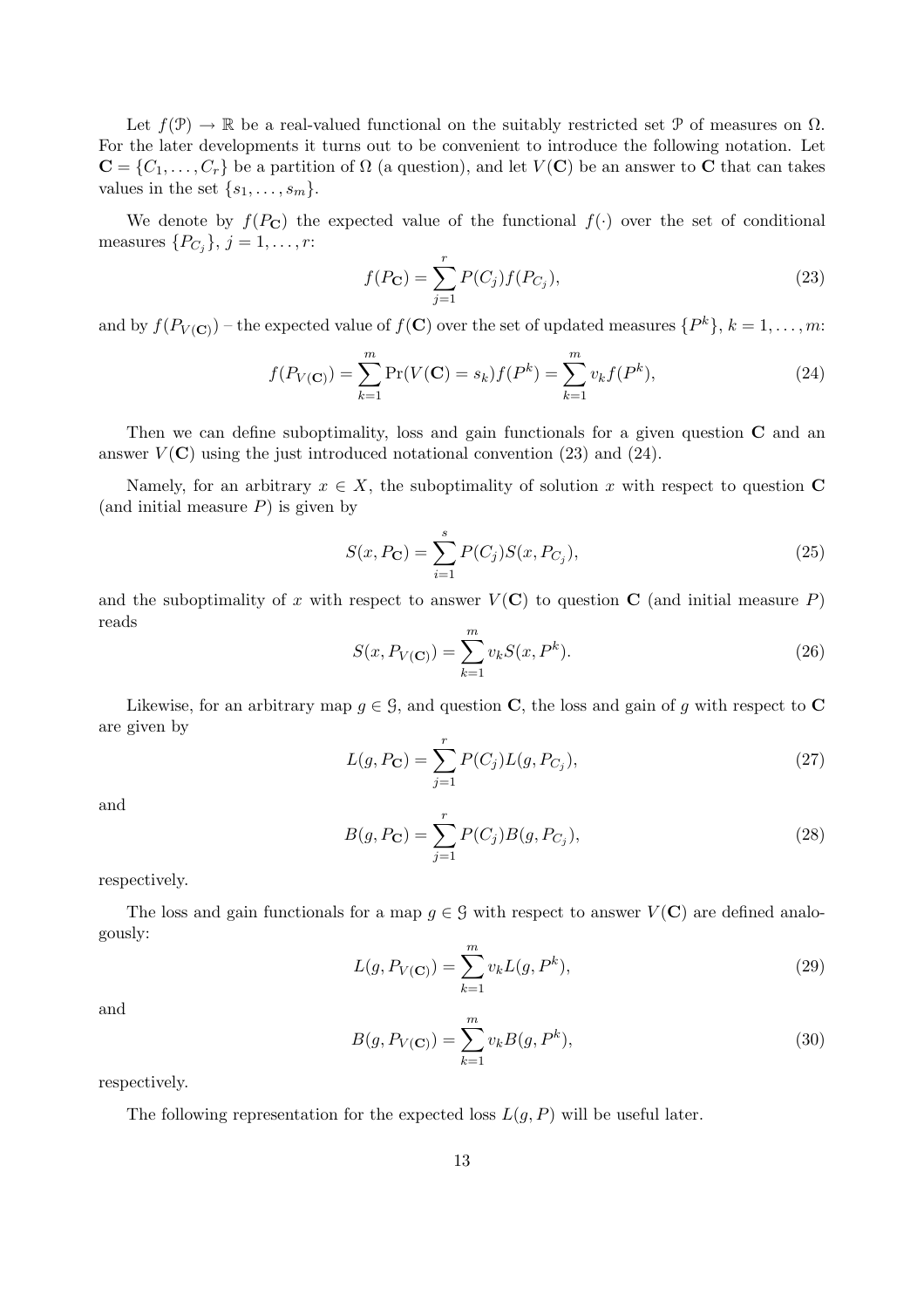**Lemma 2** For any map  $g = (\mathbf{C}, I) \in \mathcal{G}$ , the expected loss  $L(g, P)$  can be written as

$$
L(g, P) = \sum_{j=1}^{r} P(C_j) L(g, P_{C_j}) = L(g, P_{\mathbf{C}}).
$$

Proof:

$$
L(g, P) = \int_{\Omega} (f(\omega, g(\omega)) - f(\omega, x_{\omega}^{*})) P(d\omega) = \sum_{j=1}^{r} \int_{C_{j}} (f(\omega, g(\omega)) - f(\omega, x_{\omega}^{*})) P(d\omega)
$$
  
\n
$$
= \sum_{j=1}^{r} P(C_{j}) \int_{C_{j}} \frac{1}{P(C_{j})} (f(\omega, g(\omega)) - f(\omega, x_{\omega}^{*})) P(d\omega)
$$
  
\n
$$
= \sum_{j=1}^{r} P(C_{j}) \int_{C_{j}} (f(\omega, g(\omega)) - f(\omega, x_{\omega}^{*})) P_{C_{j}}(d\omega)
$$
  
\n
$$
\stackrel{(a)}{=} \sum_{j=1}^{r} P(C_{j}) L(g, P_{C_{j}}) \stackrel{(b)}{=} L(g, P_{\mathbf{C}}),
$$

where (a) follows directly from the definition of the expected loss for the measure  $P_{C_j}$  and (b) follows from the definition (27) of  $L(g, P_{\mathbf{C}})$ .  $\Box$ 

Let  $g = (\mathbf{C}, I) \in \mathcal{C}$  be a subset optimal map. Then the EVPI for the problem (1) can be decomposed in a convenient way.

**Lemma 3** For any map  $g_{\mathbf{C},P} \in \mathcal{C}$ , the EVPI  $L(g_P, P)$  of the problem (1) can be decomposed as

$$
L(g_P, P) = S(x_P^*, P_\mathbf{C}) + L(g_{\mathbf{C},P}, P).
$$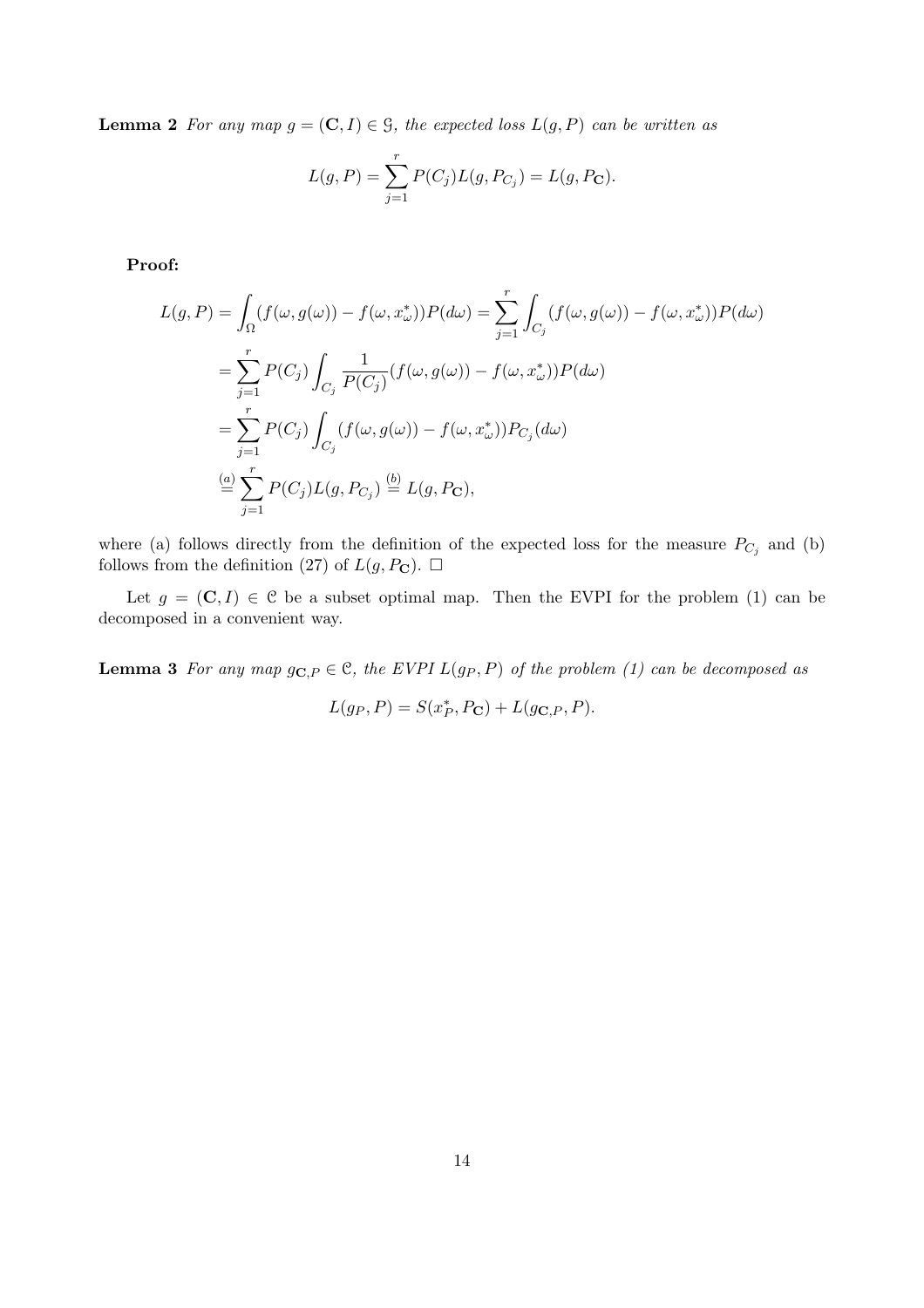Proof: We have

$$
L(g_{P}, P) = \int_{\Omega} (f(\omega, x_{P}^{*}) - f(\omega, x_{\omega}^{*}))P(d\omega)
$$
  
\n
$$
= \int_{\Omega} (f(\omega, x_{P}^{*}) - f(\omega, x_{\omega}^{*}) + f(\omega, g_{C, P}(\omega)) - f(\omega, g_{C, P}(\omega)))P(d\omega)
$$
  
\n
$$
= \int_{\Omega} (f(\omega, x_{P}^{*}) - f(\omega, g_{C, P}(\omega)))P(d\omega) + \int_{\Omega} (f(\omega, g_{C, P}(\omega)) - f(\omega, x_{\omega}^{*}))P(d\omega)
$$
  
\n
$$
= \sum_{j=1}^{r} P(C_{j}) \int_{C_{j}} \frac{1}{P(C_{j})} (f(\omega, x_{P}^{*}) - f(\omega, g_{C, P}(\omega))) P(d\omega)
$$
  
\n
$$
+ \sum_{j=1}^{r} P(C_{j}) \int_{C_{j}} \frac{1}{P(C_{j})} (f(\omega, g_{C, P}(\omega)) - f(\omega, x_{\omega}^{*})) P(d\omega)
$$
  
\n
$$
\stackrel{(a)}{=} \sum_{j=1}^{r} P(C_{j}) \int_{C_{j}} (f(\omega, x_{P}^{*}) - f(\omega, x_{P_{C_{j}}}^{*})) P_{C_{j}}(d\omega)
$$
  
\n
$$
+ \sum_{j=1}^{r} P(C_{j}) \int_{C_{j}} (f(\omega, g_{C, P}(\omega)) - f(\omega, x_{\omega}^{*})) P_{C_{j}}(d\omega)
$$
  
\n
$$
\stackrel{(b)}{=} \sum_{j=1}^{r} P(C_{j}) S(x_{P}^{*}, P_{C_{j}}) + \sum_{j=1}^{r} P(C_{j}) L(g_{C, P}, P_{C_{j}})
$$
  
\n
$$
\stackrel{(c)}{=} S(x_{P}^{*}, P_{C}) + L(g_{C, P}, P_{C}) \stackrel{(d)}{=} S(x_{P}^{*}, P_{C}) + L(g_{C, P}, P),
$$

where (a) follows from the definition of the conditional measure  $P_{C_j}$ , (b) follows from the definitions of  $S(x_P^*, P_{C_j})$  and  $L(g, P_{C_j})$ , (c) follows from the notational convention (23) for functionals of measures, and (d) follows from Lemma 2.  $\Box$ 

# 6 Pseudo-energy-loss efficient frontier and optimizing additional information acquisition

### 6.1 Pseudo-energy-loss efficient frontier

Let us consider the set G of maps from  $\Omega$  into X. Each map  $g = (\mathbf{C}(g), I(g))$  from this set can be characterized by the corresponding loss  $L(g, P)$  with respect to the original measure P and the value  $G(\Omega, \mathbf{C}(q), P)$  – the difficulty of the corresponding question. We will be interested – for reasons that will become clear shortly – in finding the *efficient frontier* in the Euclidean plane with coordinates  $(G(\Omega, \mathbf{C}(q), P), L(q, P))$ . In other words, we will be looking for the set O of Pareto-optimal maps that can be found by solving the following parametric optimization problem

$$
\begin{array}{ll}\text{minimize} & L(g, P) \\ \text{subject to} & G(\Omega, \mathbf{C}(g), P) \le \gamma \end{array} \tag{31}
$$

for all values of the parameter  $\gamma$ .

The first observation we can make is that to find the set  $\mathcal O$  of Pareto-optimal maps it is sufficient to consider the set of subset-optimal maps C as the following proposition asserts.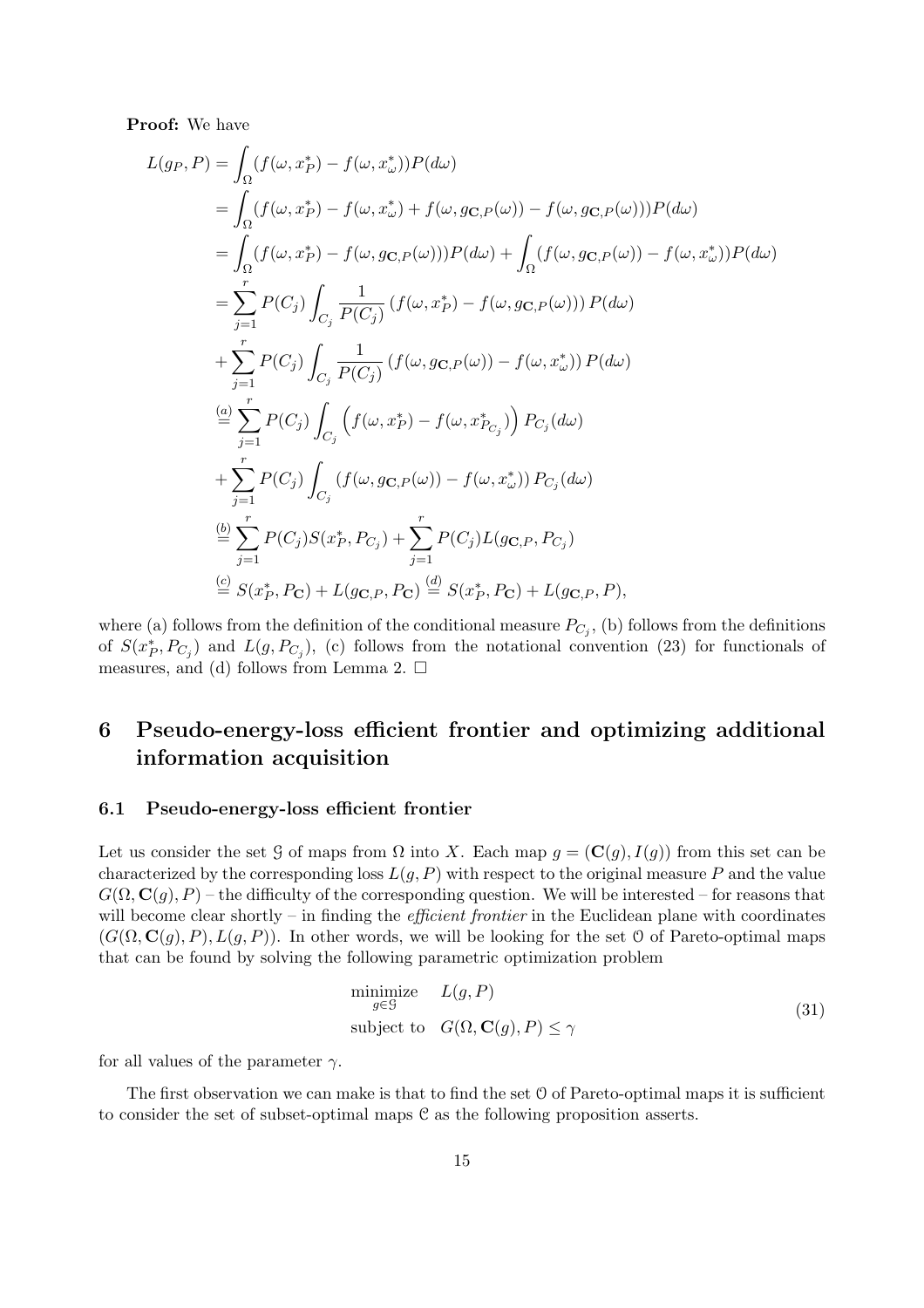#### Proposition 1  $0 \subset \mathcal{C}$

**Proof:** Let  $g = (\mathbf{C}, I)$  where  $I = \{x_1, x_2, \ldots, x_r\}$ . Suppose that  $g \notin \mathcal{C}$ . Then there exists at least one  $C \in \mathbf{C}$  such that  $g(C) \neq x_{P_C}^*$ . Without loss of generality we can assume that  $C = C_1$ . Consider a different map  $g' = (\mathbf{C}, I')$  such that  $I' = \{x^*_{P_{C_1}}, x_2, \ldots, x_r\}$ . Obviously,  $G(\Omega, \mathbf{C}(g')P) =$  $G(\Omega, \mathbf{C}(g)P)$  (since  $\mathbf{C}(g') = \mathbf{C}(g)$ ). On the other hand,

$$
L(g', P) - L(g, P) = P(C_1)(L(g', P_{C_1}) - L(g, P_{C_1})) < 0,
$$

since  $L(g', P_{C_1})$  takes the minimum value among all maps with the same partition C. We thus find that  $L(g', P) < L(g, P)$  which means that  $g \notin \mathcal{O}$ .  $\Box$ 

It follows from Proposition 1 that one needs to look no further than the set  $C$  of subset optimal maps. Such maps are uniquely characterized by the corresponding partition  $C$  only (up to simple equivalences). Therefore the task of finding maps that belong to the set C is equivalent to that of finding the corresponding partitions of the set  $\Omega$ .

### 6.2 Optimal information acquisition

Let us now address the optimal information acquisition problem (3): what question(s) need to be asked the given information source in order to obtain the minimum possible loss for (1). Given a question  $\mathbf{C} = \{C_1, \ldots, C_r\}$  to an information source and its answer  $V(\mathbf{C})$  taking values in the set  $\{s_1, \ldots, s_m\}$ , we denote by  $\mathcal{L}(s_k)$ ,  $k = 1, \ldots, m$  the minimum conditional expected loss given that  $V(\mathbf{C}) = s_k$  and by  $\mathcal{L}(V(\mathbf{C}))$  the minimum expected loss that the decision maker can achieve given the answer  $V(\mathbf{C})$ . The latter can be found as

$$
\mathcal{L}(V(\mathbf{C})) = \sum_{k=1}^{m} \Pr(V(\mathbf{C}) = s_k) \mathcal{L}(s_k),
$$
\n(32)

i.e. as an expectation over possible values of the answer  $V(\mathbf{C})$ .

Clearly, if no answer was received – and the decision maker has to choose a solution  $x \in X$ based on the original information only – the minimum expected loss will be equal to the EVPI of the original problem:  $\mathcal{L}(\emptyset) = L(q_P, P)$ .

If the decision maker poses a question  $\mathbf{C} = \{C_1, \ldots, C_r\}$  to the information source and receives a particular value  $s_k$  of answer  $V(\mathbf{C})$ , the original measure P on  $\Omega$  gets updated to  $P^k \equiv P^{V(\mathbf{C})=s_k}$ . Therefore in order to minimize loss for the given value  $s_k$  of answer  $V(\mathbf{C})$  the decision maker needs to choose the solution  $x_{P^k}^*$  – the solution minimizing the expectation  $\mathbb{E}_{P^k} f(\omega, x)$  over all (feasible) values of x.

#### 6.2.1 Perfect answers

First, let us assume that the information source can provide a perfect answer to C. Then the following result can be obtained.

**Proposition 2** Let  $C = \{C_1, \ldots, C_r\}$  be a complete question and  $g_{C,P} \in \mathcal{C}$  be a corresponding subset optimal map. If the decision maker is given a perfect answer  $V^*(\mathbf{C})$  to  $\mathbf{C}$  then

$$
\mathcal{L}(V^*(\mathbf{C})) = L(g_{\mathbf{C},P}, P).
$$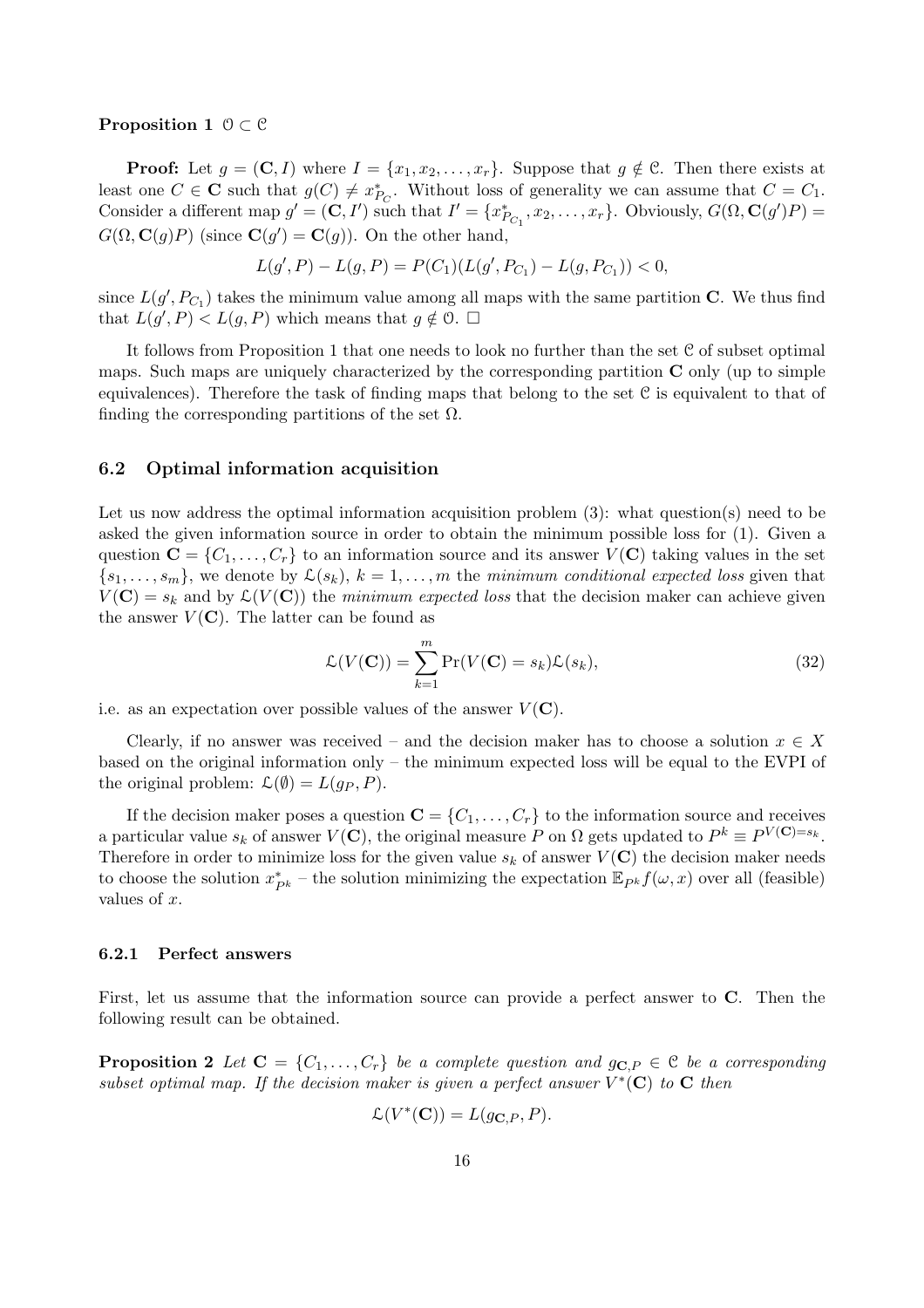**Proof:** For the given value  $s_k$  of the answer,  $P^j = P_{C_j}$ ,  $j = 1, \ldots, r$ . Therefore the decision maker can achieve the smallest possible loss by choosing the solution  $x^*_{P_{C_j}}$ . The resulting conditional loss will be

$$
\mathcal{L}(s_j) = \int_{C_j} (f(\omega, x_{P_{C_j}}^*) - f(\omega, x^*(\omega))) \, dP_{C_j}(\omega). \tag{33}
$$

Taking the expectation of (33) over possible values of the answer  $V^*(\mathbf{C})$  we obtain

$$
\mathcal{L}(V^*(\mathbf{C})) \stackrel{(a)}{=} \sum_{j=1}^r P(C_j) \mathcal{L}(s_j) = \sum_{j=1}^r P(C_j) \int_{C_j} (f(\omega, x_{P_{C_j}}^*) - f(\omega, x_{\omega}^*)) dP_{C_j}(\omega)
$$
  

$$
\stackrel{(b)}{=} \sum_{j=1}^r P(C_j) \int_{C_j} (f(\omega, g_{\mathbf{C}, P}(\omega)) - f(\omega, x_{\omega}^*)) dP_{C_j}(\omega)
$$
  

$$
= \sum_{j=1}^r P(C_j) L(g_{\mathbf{C}, P}, P_{C_j}) \stackrel{(c)}{=} L(g_{\mathbf{C}, P}, P_{\mathbf{C}}) \stackrel{(d)}{=} L(g_{\mathbf{C}, P}, P),
$$

where (a) follows from that for a perfect answer consistent with the original measure,  $Pr(V^*(\mathbf{C}))$  $s_j = P(C_j)$ , (b) follows from that the map  $g_{\mathbf{C},P}$  is subset optimal, (c) follows from the definition  $(27)$ , and  $(d)$  follows from Lemma 2.  $\square$ 

Combining the result of Proposition 2 with Lemma 2 (valid for any  $q \in \mathcal{G}$ ) and Lemma 3 (valid for any  $g \in \mathcal{C}$ ) we can find the value of the largest loss reduction due to a perfect answer to question C. The result is formulated as a corollary.

**Corollary 1** Given a perfect answer to question  $C$ , the largest possible reduction in expected loss a decision maker can achieve is equal to

$$
\mathcal{L}(\emptyset) - \mathcal{L}(V^*(\mathbf{C})) = B(g_{\mathbf{C},P}, P) = S(x_P^*, P_{\mathbf{C}}),
$$

where  $g_{\mathbf{C},P} \in \mathcal{C}$  is a subset optimal map corresponding to question  $\mathbf{C}$ .

### 6.2.2 Imperfect answers

Now, let us relax the assumption of availability of a perfect answer to question C. Instead, we assume that the decision maker can obtain an answer  $V(\mathbf{C})$  which is in general imperfect. First, we formulate a useful auxiliary result.

**Lemma 4** Let  $V(\mathbf{C})$  be an answer to question  $\mathbf{C}$  and let  $g_{\mathbf{C},P} \in \mathcal{C}$  be a corresponding subset optimal map. Then

$$
S(x_P^*, P_{\mathbf{C}}) = S(x_P^*, P_{V(\mathbf{C})}) + B(g_{\mathbf{C},P}, P_{V(\mathbf{C})}).
$$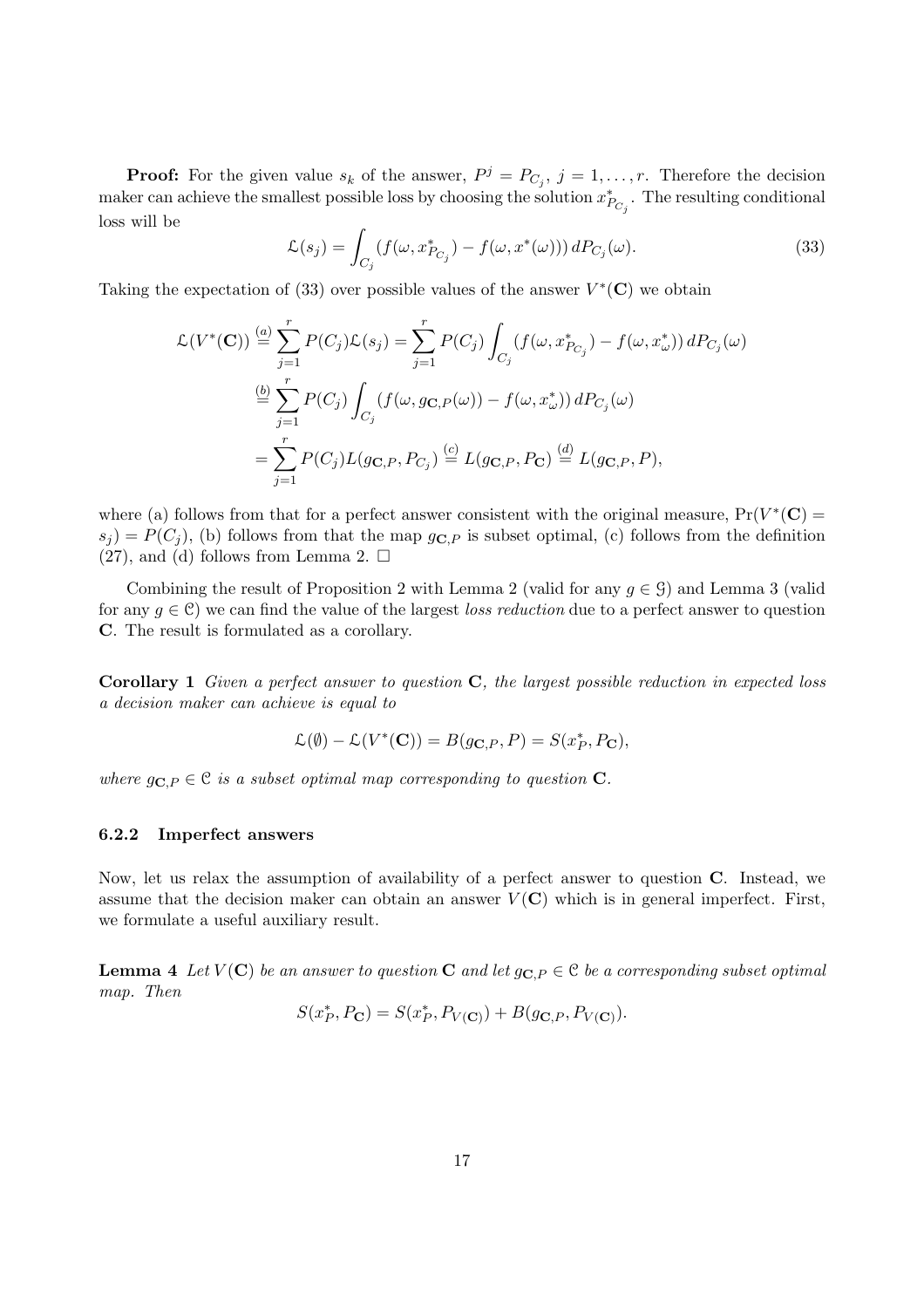Proof:

$$
S(x_P^*, P_C) = \sum_{j=1}^r P(C_j) S(x_P^*, P_{C_j}) = \sum_{j=1}^r P(C_j) \int_{C_j} (f(\omega, x_P^*) - f(\omega, g_{C,P}(\omega))) P_{C_j}(d\omega)
$$
  
\n
$$
\stackrel{(a)}{=} \sum_{j=1}^r \sum_{k=1}^r p_{kj} v_k \int_{C_j} (f(\omega, x_P^*) - f(\omega, g_{C,P}(\omega))) P_{C_j}(d\omega)
$$
  
\n
$$
\stackrel{(b)}{=} \sum_{j=1}^r \sum_{k=1}^r p_{kj} v_k \int_{\Omega} (f(\omega, x_P^*) - f(\omega, g_{C,P}(\omega))) P_{C_j}(d\omega)
$$
  
\n
$$
= \sum_{k=1}^r v_k \int_{\Omega} \sum_{j=1}^r p_{kj} (f(\omega, x_P^*) - f(\omega, g_{C,P}(\omega))) P_{C_j}(d\omega)
$$
  
\n
$$
\stackrel{(c)}{=} \sum_{k=1}^r v_k \int_{\Omega} (f(\omega, x_P^*) - f(\omega, g_{C,P}(\omega))) P^k(d\omega)
$$
  
\n
$$
= \sum_{k=1}^r v_k \int_{\Omega} (f(\omega, x_P^*) - f(\omega, g_{C,P}(\omega)) + f(\omega, x_{P^k}) - f(\omega, x_{P^k})) P^k(d\omega)
$$
  
\n
$$
= \sum_{k=1}^r v_k \int_{\Omega} (f(\omega, x_P^*) - f(\omega, g_{C,P}(\omega))) P^k(d\omega)
$$
  
\n
$$
+ \sum_{k=1}^r v_k \int_{\Omega} (f(\omega, x_{P^k}^*) - f(\omega, g_{C,P}(\omega))) P^k(d\omega)
$$
  
\n
$$
\stackrel{(d)}{=} \sum_{k=1}^r v_k S(x_P^*, P^k) + \sum_{k=1}^r v_k B(g_{C,P}, P^k)
$$
  
\n
$$
\stackrel{(e)}{=} S(x_P^*, P_{V(C)}) + B(g_{C,P}, P_{V(C)}),
$$

where (a) follows from (??), (b) follows from the fact that measure  $P_{C_j}$  vanishes outside of  $C_j$ , (c) follows from (??), (d) follows from the definitions (20) and (22) of suboptimality and gain, and (e) follows from the definitions (26) and (30).  $\Box$ 

Combining the result of Lemma 4 with that of Lemma 3, we obtain a useful decomposition of the EVPI of the original problem which we formulate as a corollary.

**Corollary 2** Let  $V(\mathbf{C})$  be an answer to question **C** and  $g_{\mathbf{C},P} \in \mathcal{C}$  a corresponding subset optimal map. Then

$$
L(g_P, P) = S(x_P^*, P_{V(\mathbf{C})}) + B(g_{\mathbf{C},P}, P_{V(\mathbf{C})}) + L(g_{\mathbf{C},P}, P).
$$

Now we can determine the minimum expected loss  $\mathcal{L}(V(\mathbf{C}))$  that's obtainable with the help of an answer  $V(\mathbf{C})$  to question C. We state the result as a proposition.

**Proposition 3** Let  $C = \{C_1, \ldots, C_r\}$  be a complete question and  $g_{C,P} \in \mathcal{C}$  be a corresponding subset optimal map. If the decision maker is given a (generally imperfect) answer  $V(\mathbf{C})$  to  $\mathbf{C}$  then

$$
\mathcal{L}(V(\mathbf{C})) = B(g_{\mathbf{C},P}, P_{V(\mathbf{C})}) + L(g_{\mathbf{C},P}, P).
$$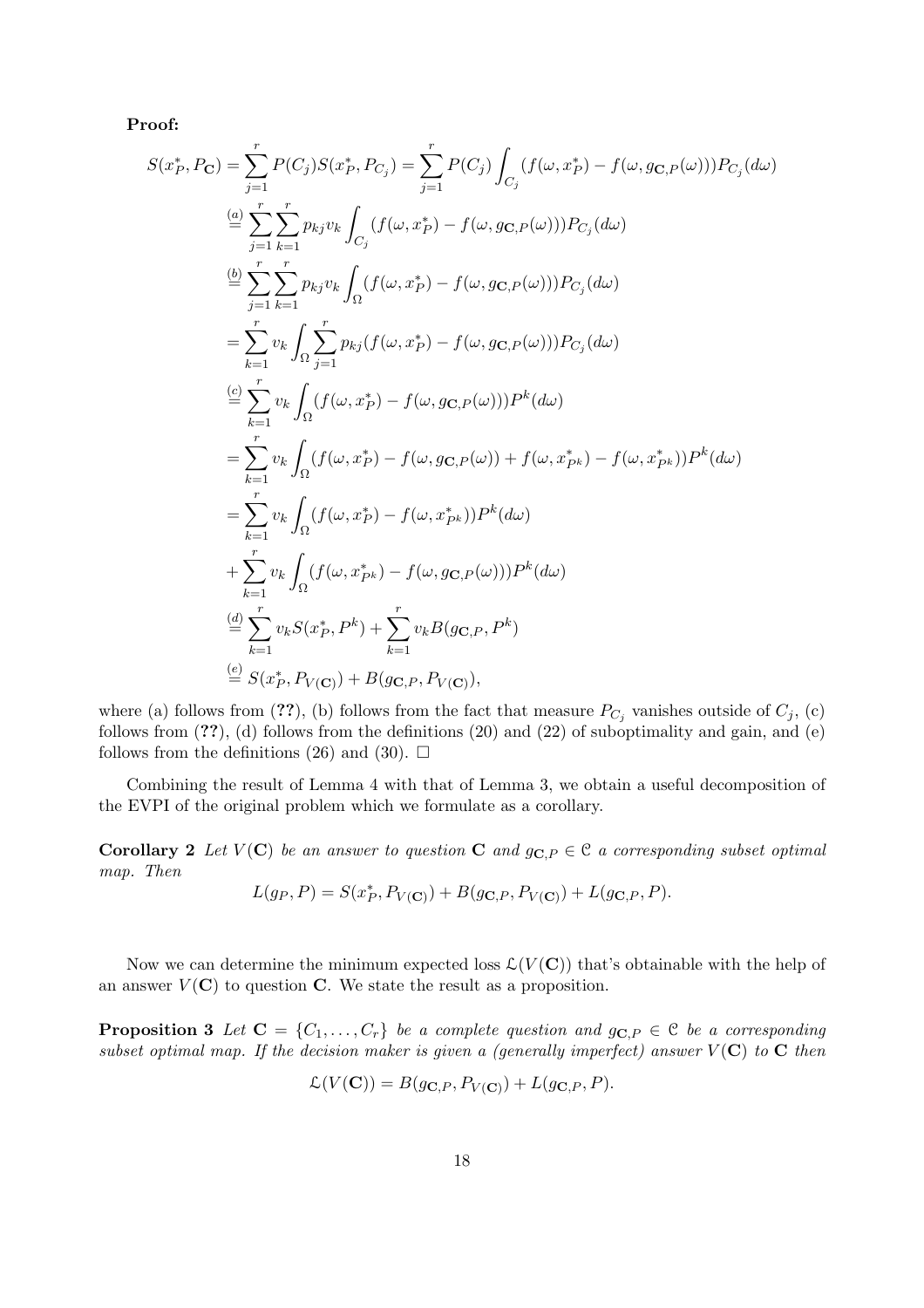**Proof:** The value  $s_k$  of answer  $V(\mathbf{C})$  implies that the measure on  $\Omega$  is equal to  $P^k$ . Therefore the the decision maker can achieve minimum loss by using the stochastic optimal solution  $x_{P^k}^*$ . The resulting minimum loss will be

$$
\mathcal{L}(s_k) = L(g_{P^k}, P^k),\tag{34}
$$

where  $g_{P^k}$  is the all-to-one map  $g_{P^k}(\omega) = x_{P^k}^*$  for all  $\omega \in \Omega$ .

The minimum expected loss  $\mathcal{L}(V(\mathbf{C}))$  can be obtained by substituting (34) into (32):

$$
\mathcal{L}(V(\mathbf{C})) = \sum_{k=1}^{m} v_k L(g_{P^k}, P^k).
$$
\n(35)

On the other hand, we can decompose the EVPI  $L(g_P, P)$  as follows.

$$
L(g_P, P) = \int_{\Omega} (f(\omega, x_P^*) - f(\omega, x_\omega^*)) P(d\omega) = \sum_{k=1}^m v_k \int_{\Omega} (f(\omega, x_P^*) - f(\omega, x_\omega^*)) P^k(d\omega)
$$
  
\n
$$
= \sum_{k=1}^m v_k \int_{\Omega} (f(\omega, x_P^*) - f(\omega, x_\omega^*) + f(\omega, x_{P^k}^*) - f(\omega, x_{P^k}^*)) P^k(d\omega)
$$
  
\n
$$
= \sum_{k=1}^m v_k \int_{\Omega} (f(\omega, x_P^*) - f(\omega, x_{P^k}^*)) P^k(d\omega) + \sum_{k=1}^m v_k \int_{\Omega} (f(\omega, x_{P^k}^*) - f(\omega, x_\omega^*)) P^k(d\omega)
$$
  
\n
$$
= \sum_{k=1}^m v_k S(x_P^*, P^k) + \sum_{k=1}^m v_k L(g_{P^k}, P^k) = S(x_P^*, P_{V(\mathbf{C})}) + \sum_{k=1}^m v_k L(g_{P^k}, P^k)
$$
(36)

Comparing (35) with (36) we can obtain

$$
\mathcal{L}(V(\mathbf{C})) = L(g_P, P) - S(x_P^*, P_{V(\mathbf{C})}).
$$
\n(37)

Finally, using the decomposition of EVPI of Corollary 2 in (37) yields

$$
\mathcal{L}(V(\mathbf{C})) = B(g_{\mathbf{C},P}, P_{V(\mathbf{C})}) + L(g_{\mathbf{C},P}, P).
$$

¤

It is easy to see that, for perfect answer  $V^*(\mathbf{C})$  to question C, the gain  $B(g_{\mathbf{C},P},P_{V(\mathbf{C})})$  in Proposition 3 vanishes (since  $B(g_{\mathbf{C},P}, P_{V^*(\mathbf{C})}) = B(g_{\mathbf{C},P}, P_{\mathbf{C}}) = 0$ ) and the result of Proposition 2 is recovered.

The amount of maximum reduction of loss due to answer  $V(\mathbf{C})$  to question  $\mathbf{C}$  can be obtained by combining the result of Proposition 3 with that of Corollary 2. The result is formulated as a corollary.

**Corollary 3** Given a (generally imperfect) answer to question  $C$ , the largest possible reduction in expected loss a decision maker can achieve is equal to

$$
\mathcal{L}(\emptyset) - \mathcal{L}(V(\mathbf{C})) = S(x_P^*, P_{V(\mathbf{C})}).
$$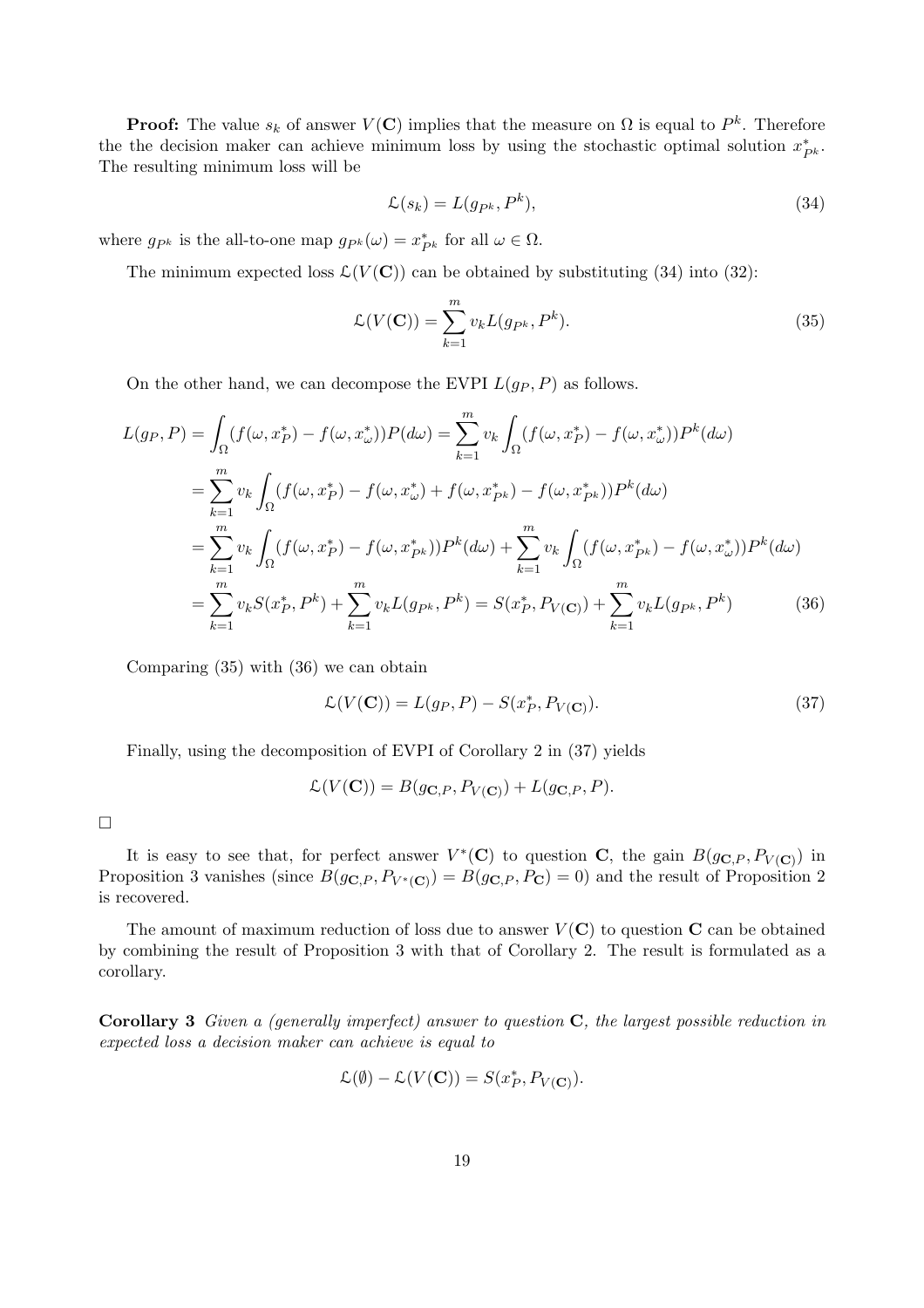### 6.3 Pseudo-energy-loss correspondence

Comparing results obtained in this section with the corresponding pseudo-energy values discussed in Section 4 we can make several interesting observations regarding their correspondence that reveal a rather clear picture. We assume that the measure P admits existence of a finest partition of  $\Omega$ . Let  $C_f(P)$  be such finest partition. We can then summarize the observations made in the previous sections as follows.

- The initial loss is equal to EVPI  $L(g_P, P)$ . In order to reduce it to zero, one needs to completely resolve the underlying uncertainty by answering the exhaustive question  $C_f(P)$  about possible outcomes on  $\Omega$  perfectly. The required pseudo-energy is equal to  $G(\Omega, \mathbf{C}_f(P), P)$ .
- A perfect answer to question C (that, as a partition, is some coarsening of  $C_f(P)$ ) requires  $G(\Omega, \mathbf{C}, P)$  worth of pseudo-energy from an information source and allows the decision maker to reduce the loss by the amount equal to  $S(x_P^*, P_{\mathbf{C}}) = B(g_{\mathbf{C},P}, P)$ .
- If the source is able to produce only an imperfect answer  $V(\mathbf{C})$  to question  $\mathbf{C}$  the corresponding amount of pseudo-energy is equal to the answer depth  $Y(\Omega, \mathbf{C}, P, V(\mathbf{C}))$ . Such an answer can reduce the initial loss  $L(g_P, P)$  by the amount of  $S(x_P^*, P_{V(\mathbf{C})}).$
- The difference of depths (pseudo-energy contents) between a perfect and and imperfect answers to question C is equal to  $G(\Omega,{\bf C},P_{V({\bf C})})$ . The corresponding difference in loss reductions (values of information) is  $B(g_{\mathbf{C},P}, P_{V(\mathbf{C})})$ . The latter quantity can be naturally interpreted as a price the decision maker pays for imperfection of the answer he/she receives to question C.
- Given a perfect answer to question  $\mathbf C$ , the residual pseudo-energy measuring the degree of difficulty of resolving the remaining uncertainty is equal to  $G(\Omega, \mathbf{C}_f(P)_{\mathbf{C}}, P)$ . The corresponding residual loss is simply  $L(q_{\mathbf{C},P}, P)$ .
- Given an imperfect answer to question  $C$ , the residual pseudo-energy measuring the degree of difficulty of resolving the remaining uncertainty is equal to  $G(\Omega, \mathbf{C}_f(P), P_{V(\mathbf{C})})$  – the difficulty of the exhaustive question  $C_f(P)$  given the answer  $V(C)$  to question C. The corresponding or the exhaustive question  $C_f(r)$  given the residual loss is equal to  $\sum_{k=1}^m v_k L(g_{P^k}, P^k)$ .

Table 1 shows the correspondence between pseudo-energy and loss related quantities discussed above. We see that for every loss related quantity there is a corresponding pseudo-energy quantity, meaning that in order to reduce the loss by a certain amount the corresponding pseudo-energy has to be made available in the form of an answer to some question. Depending on the structure of the question, the amount of loss reduction and, respectively, the amount of residual loss can vary in size. The goal of the decision maker is to find the specific question(s) that would maximize the effect of the given information source (characterized by its pseudo-energy functional and source model parameters such as capacity) on the given problem. More specifically, the decision maker would want to find the specific question  $C$  that would result in the smallest possible minimum expected loss  $\mathcal{L}(V(\mathbf{C}))$  where  $V(\mathbf{C})$  is the answer that the source can provide to question C. Formally, this information acquisition optimization problem can be written as

minimize 
$$
\mathcal{L}(V(\mathbf{C}))
$$
  
subject to  $Y(\Omega, \mathbf{C}, P, V(\mathbf{C})) = h(G(\Omega, \mathbf{C}, P))$  (38)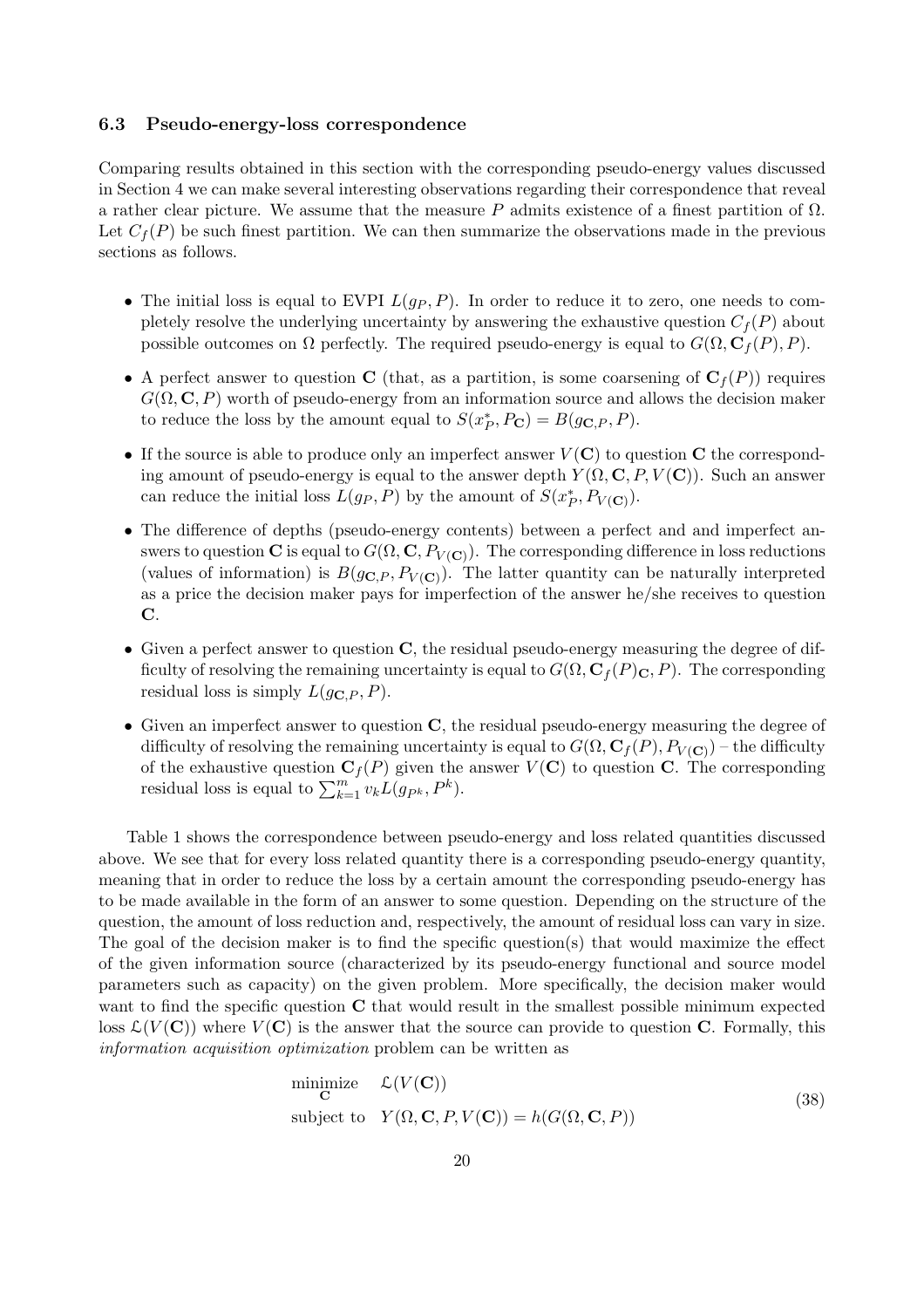where minimization is performed over all possible partitions of the parameter space  $\Omega$ . The expression for the minimum loss  $\mathcal{L}(V(\mathbf{C}))$  is given either by Proposition 2 (for perfect answers) or Proposition 3 (for imperfect answers).

If a source is capable of perfect answers (for instance, in the simple linear model) solution of problem (38) reduces to finding the efficient frontier: if  $L^*(G)$  is the expression describing the efficient frontier (abstracting from its true discrete structure) and  $Y_s$  is the capacity of the information source, then the minimum in (38) is equal to  $L^*(Y_s)$  and is achieved by the question C lying on the efficient frontier such that  $G(\Omega, \mathbf{C}, P) = Y_s$ .

If a source cannot provide perfect answers (likely a more realistic scenario), one would need to consider questions with difficulty exceeding the source capacity  $(G(\Omega, \mathbf{C}, P) > Y_s)$  in order to minimize the expected loss. The search for an optimal question in this case becomes somewhat more complicated as the error structure for the source's answers needs to be taken into account. If answers are assumed, for instance, to be quasi-perfect, optimal question(s) can be readily found approximately provided the efficient frontier is already known. An illustration is provided in the next section.

| Pseudo-energy                                   | Loss                                                | Comments                                                        |
|-------------------------------------------------|-----------------------------------------------------|-----------------------------------------------------------------|
| $G(\Omega, \mathbf{C}_f(P), P)$                 | $L(g_P, P)$                                         | exhaustive question difficulty/total<br>initial loss (EVPI)     |
| $G(\Omega, {\bf C}, P)$                         | $S(x_P^*, P_{\mathbf{C}}) = B(g_{\mathbf{C},P}, P)$ | question difficulty/loss reduction due<br>to perfect answer     |
| $Y(\Omega, \mathbf{C}, P, V(\mathbf{C}))$       | $S(x_P^*, P_{V(C)})$                                | answer depth/loss reduction due to<br>that answer               |
| $G(\Omega, {\bf C}, P_{V({\bf C})})$            | $B(g_{\mathbf{C},P},P_{V(\mathbf{C})})$             | residual difficulty/"price" of answer<br>imperfection           |
| $G(\Omega, \mathbf{C}_f(P)_{\mathbf{C}}, P)$    | $L(g_{\mathbf{C},P},P)$                             | residual pseudo-energy/loss given<br>perfect answer to $C$      |
| $G(\Omega, \mathbf{C}_f(P), P_{V(\mathbf{C})})$ | $\sum_{k=1}^m v_k L(g_{P^k}, P^k)$                  | residual pseudo-energy/loss given an<br>imperfect answer to $C$ |

Table 1: Correspondence between pseudo-energy and loss related quantities.

The correspondence between pseudo-energy and loss quantities shown in Table 1 can be illustrated by comparing decompositions of the exhaustive question difficulty  $G(\Omega, \mathbf{C}_f(P), P)$  (expression (39)) and the EVPI  $L(g_P, P)$  (expression (40)) on the other hand. It is also shown in Fig. 3.  $G(Q, C, (p), p)$ 

$$
\underbrace{Y(\Omega, \mathbf{C}, P, V(\mathbf{C})) + G(\Omega, \mathbf{C}, P_{V(\mathbf{C})})}_{G(\Omega, \mathbf{C}, P)} + G(\Omega, \mathbf{C}_f(P)\mathbf{C}, P)} = G(\Omega, \mathbf{C}_f(P), P)
$$
(39)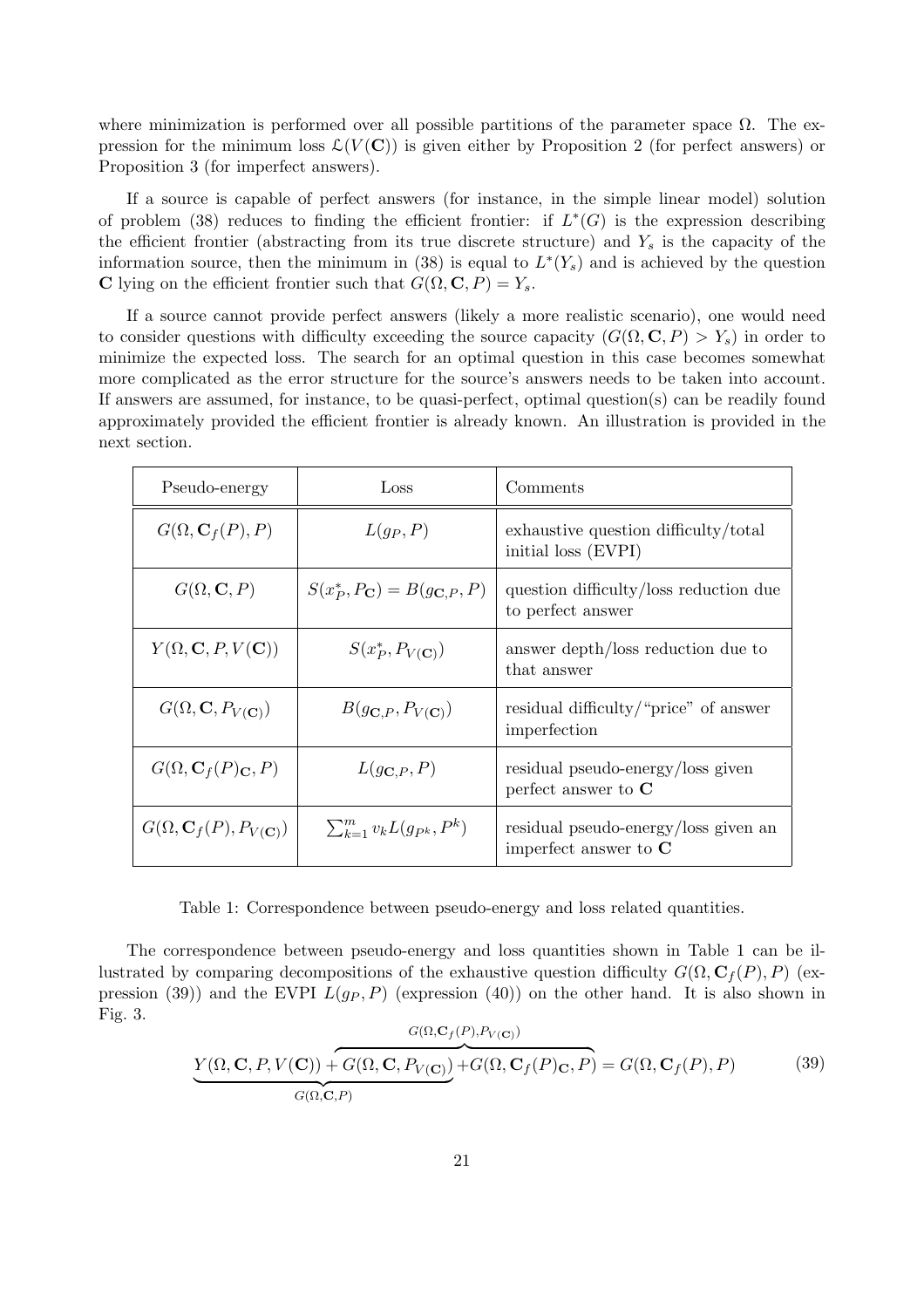

Figure 3: The efficient frontier and correspondence between pseudo-energy and objective function (loss) quantities. A Pareto-optimal map  $g \in \mathcal{O}$  on the efficient frontier is shown.

$$
\frac{\sum_{k=1}^{m} v_k L(g_{Pk}, P^k)}{S(x_P^*, P_{V(\mathbf{C})}) + B(g_{\mathbf{C},P}, P_{V(\mathbf{C})}) + L(g_{\mathbf{C},P}, P)} = L(g_P, P)
$$
(40)

# 7 Examples

### 7.1 Toy example

To illustrate the concepts introduced in previous sections, let us consider a very simple example. Let  $\Omega$  be the interval  $[0, a]$  and let X be the real line R. Let the integrand  $f(\omega, x)$  have the following form:  $f(\omega, x) = (x - \omega)^2$  and let the original measure P be the uniform continuous distribution on  $[0, a]$ .

It is obvious that the optimal solution for the given realization  $\omega$  is simply  $x^*_{\omega} = \omega$ . The stochastic optimal map is  $g_P(\omega) = \frac{a}{2} \in X$  for all  $\omega \in \Omega$ . Therefore the EVPI of the problem (1) is

$$
L(g_P, P) = \frac{1}{a} \int_0^a \left( (x_P^* - \omega)^2 - (x_\omega^* - \omega)^2 \right) d\omega = \frac{1}{a} \int_0^a \left( \frac{a}{2} - \omega \right)^2 d\omega = \frac{a^2}{12}.
$$

Let  $\mathbf{C} = \left\{ \left[0, \frac{a}{2}\right] \right\}$ 2 ¢ ,  $\lceil a \rceil$  $\left\{ \frac{a}{2}, a \right\}$  and  $\mathbf{C}' = \left\{ \left[ 0, \frac{a}{4} \right] \right\}$ 4 ¢ ∪  $\lceil a \rceil$  $\frac{a}{2}, \frac{3a}{4}$ 4 ¢ ,  $\lceil a \rceil$  $\frac{a}{4}$ ,  $\frac{a}{2}$  $\overline{2}$ ¢ ∪  $\sqrt{3}a$  $\left\{ \frac{3a}{4}, a \right\}$  be two  $r = 2$  partitions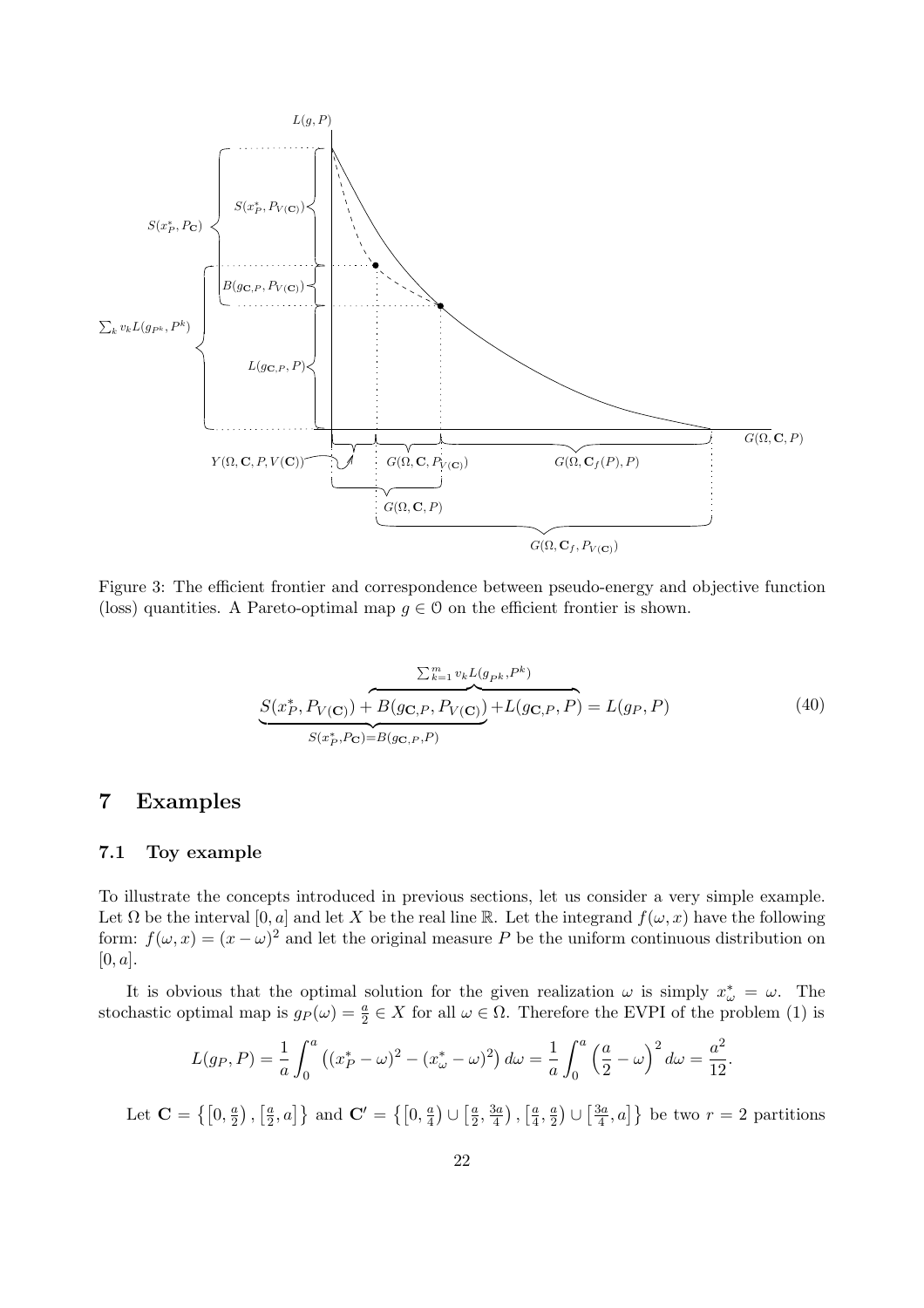of Ω. Let us consider several different  $r = 2$  maps  $g \in \mathcal{G}$  (see Fig. 4 for an illustration).

- $g_1 =$ ¡  $\mathbf{C}, \{ \frac{a}{4} \}$  $\frac{a}{4}, \frac{3a}{4}$  $\{g_{\mathbf{G}}\}\big) = g_{\mathbf{C},P}$ . The measures  $P_{C_1}$  and  $P_{C_2}$  are uniform on  $C_1$  and  $C_2$  respectively. We have  $x_{P_{C_1}}^* = \frac{a}{4}$  $rac{a}{4}$  and  $x_{P_{C_2}}^* = \frac{3a}{4}$  $\frac{3a}{4}$ . Thus  $g_1 \in \mathcal{C}$ . Note that in this case  $g_1 \in \mathcal{O}$  as well as it lies on the efficient frontier in  $(G, L)$  coordinate plane (see Fig. 5 for an illustration).
- $g_2 = (\mathbf{C}, \{0, a\})$ . For this map, the partition is the same as that for  $g_1$ , but the image set is different. This map is therefore not subset-optimal:  $g_2 \notin \mathcal{C}$ .
- $g_3 =$  $(\mathbf{C}', \{\frac{3a}{8}\})$  $\frac{3a}{8}$ ,  $\frac{5a}{8}$  $\left\{ \frac{6a}{8} \right\}$  =  $g_{\mathbf{C}',P}$ . For this map's partition both subsets  $C'_1$  and  $C'_2$  consist of two connected components. It is easy to check that  $x_{P_{C_1}}^* = \frac{3a}{8}$  $\frac{3a}{8}$  and  $x^*_{P_{C_2}} = \frac{5a}{8}$  $\frac{5a}{8}$  and thus  $g_3 \in \mathcal{C}$ .



Figure 4: Maps  $g_1, g_2$  and  $g_3$ . The partitions for  $g_1$  and  $g_2$  consist of connected sets only. Each element of the partition for  $g_3$  consists of two connected sets.

The loss for these three maps can be found as follows. For  $q_1$ ,

$$
L(g_1, P) = \frac{1}{2} \cdot \frac{2}{a} \int_0^{a/2} \left(\frac{a}{4} - \omega\right)^2 d\omega + \frac{1}{2} \cdot \frac{2}{a} \int_{a/2}^a \left(\frac{3a}{4} - \omega\right)^2 d\omega = \frac{a^2}{48},
$$

for  $g_2$ ,

$$
L(g_2, P) = \frac{1}{2} \cdot \frac{2}{a} \int_0^{a/2} (0 - \omega)^2 d\omega + \frac{1}{2} \cdot \frac{2}{a} \int_{a/2}^a (1 - \omega)^2 d\omega = \frac{a^2}{12},
$$

and for  $q_3$ ,

$$
L(g_3, P) = \frac{1}{2} \cdot \frac{2}{a} \left( \int_0^{a/4} \left( \frac{3a}{8} - \omega \right)^2 d\omega + \int_{a/2}^{3a/4} \left( \frac{3a}{8} - \omega \right)^2 d\omega \right) + \frac{1}{2} \cdot \frac{2}{a} \left( \int_{a/4}^{a/2} \left( \frac{5a}{8} - \omega \right)^2 d\omega + \int_{3a/4}^a \left( \frac{5a}{8} - \omega \right)^2 d\omega \right) = \frac{13a^2}{192}.
$$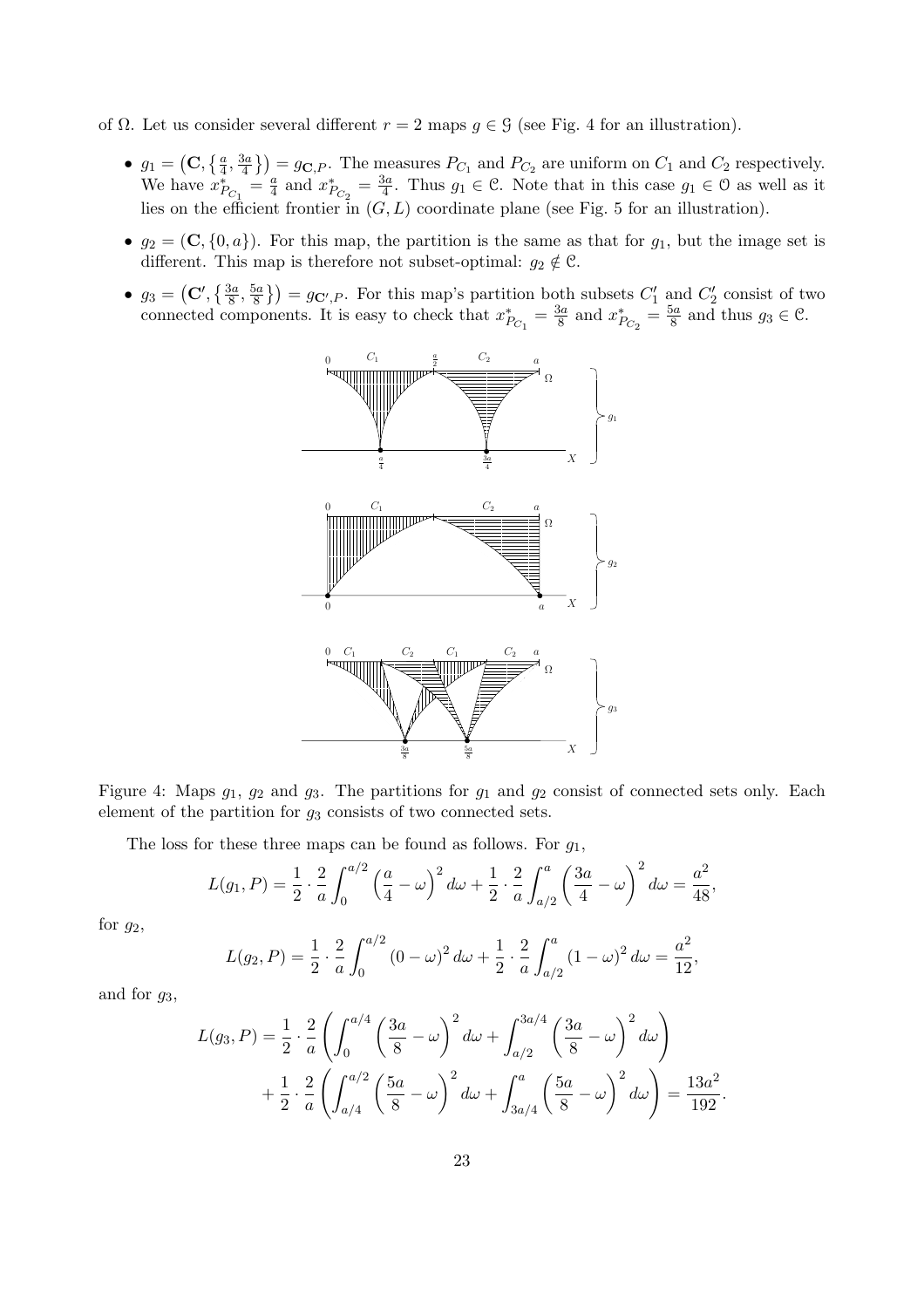Fig. 5 shows the efficient frontier and maps  $g_1, g_2$  and  $g_3$  in  $(G, L)$  coordinate plane. We see that  $g_1 \in \mathcal{O}$  lies on the efficient frontier while  $g_2$  and  $g_3$  are located above it.



Figure 5: Maps  $g_1, g_2$  and  $g_3$  on  $(G, L)$  coordinate plane. All possible maps for this problem lie in the shaded region, at or above the efficient frontier.

Since  $g_1, g_3 \in \mathcal{C}$  we have (as Lemma 3 states)  $S(x_P^*, P_{\mathbf{C}}) = \frac{a^2}{12} - \frac{a^2}{48} = \frac{a^2}{16}$  for  $g_1$  and  $S(x_P^*, P_{\mathbf{C'}}) =$  $\frac{a^2}{12} - \frac{13a^2}{192} = \frac{a^2}{64}$  for  $g_3$ . For  $g_2$ , the suboptimality is the same as that for  $g_1$ . Note that, since  $g_2 \notin \mathcal{C}$ ,  $S(x_P^*, P_C) + L(g_3, P) = \frac{7a^2}{48} \neq L(g_P, P).$ 

For this one-dimensional example it turns out to be straightforward to find maps on the efficient frontier. Indeed, it is obvious that partitions for such maps have to consist of connected sets only. It is also clear that the order in which subsets  $C_i$  appear on the interval  $[0, a]$  does not matter because the integrand in (1)  $f(\omega, x)$  depends on  $|\omega - x|$  only. So, for the fixed value of r, any map  $g \in \mathcal{C}$  that can lie on the efficient frontier can be uniquely characterized by the subset measures  $w_j = P(C_j), j = 1, \ldots, r.$  Given the values  $w_j$ , the expected loss of the corresponding map can be written as

$$
L(g, P) = \sum_{j=1}^{r} w_j \frac{(w_j a)^2}{12} = \frac{a^2}{12} \sum_{j=1}^{r} w_j^3.
$$

In order to find the optimal values of  $w_j$  yielding the smallest loss for the question difficulty  $G(\Omega, \mathbf{C}, P)$  not exceeding h the following optimization problem needs to be solved.

minimize 
$$
\sum_{j=1}^{r} w_j^3
$$
  
subject to 
$$
-\sum_{j=1}^{r} u(C_j)w_j \log w_j \le h
$$

$$
\sum_{j=1}^{r} w_j = 1
$$

$$
w_j \ge 0, \quad j = 1, ..., r,
$$
 (41)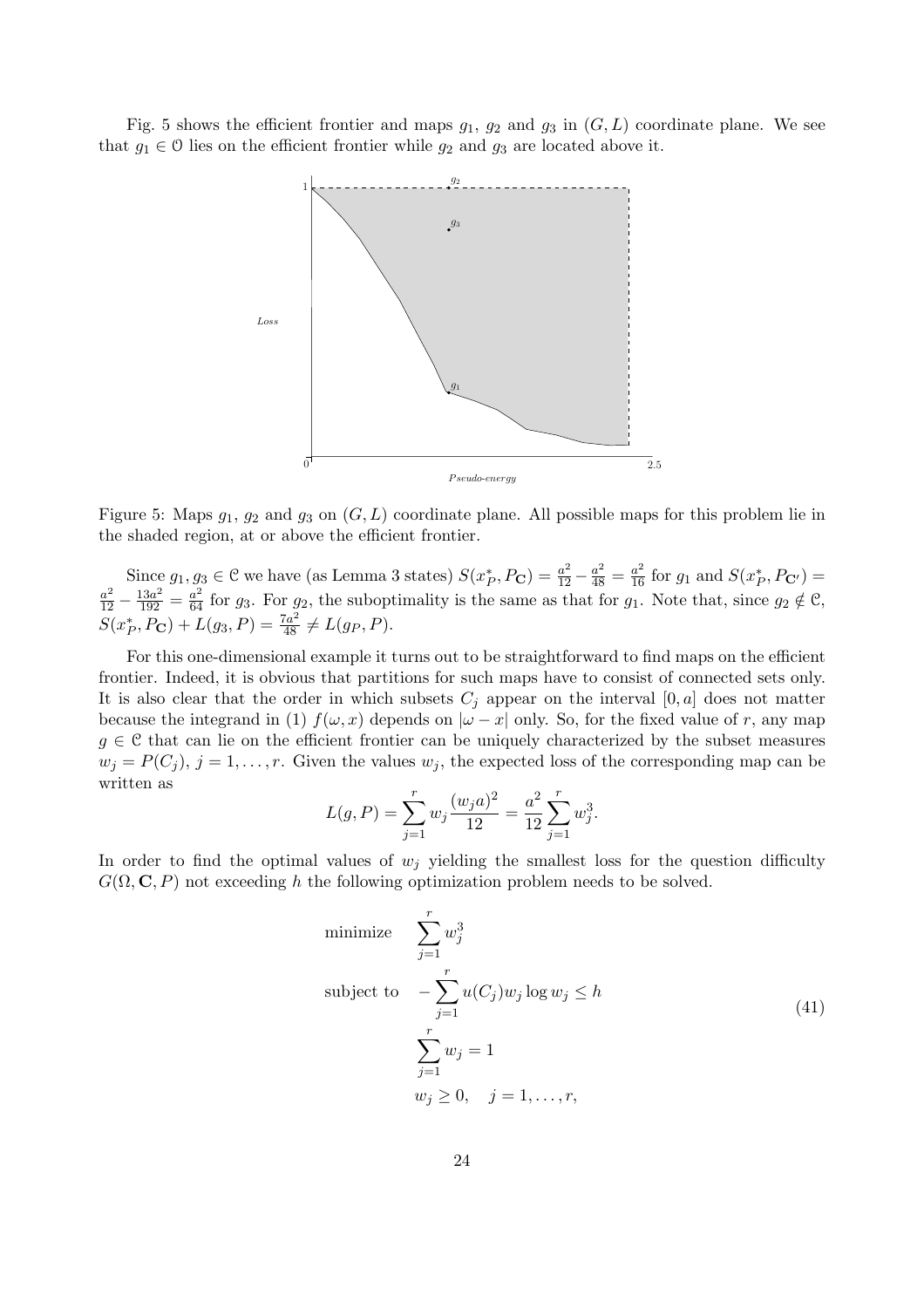where  $u(C_j)$  is the pseudo-temperature of subset  $C_j$  and h is a nonnegative parameter. Since the function  $\sum_{i=1}^{r} u(C_i)$  is a sensor  $(41)$  is a global ortinization problem. However, it can function  $-\sum_{j=1}^r u(C_j)w_j \log w_j$  is concave, (41) is a global optimization problem. However it can easily be solved to optimality for moderate values of the partition size  $r$ . We consider two cases: constant pseudo-temperature function  $u(\omega) \equiv 1$  and linear pseudo-temperature  $u(\omega) = \frac{2}{a}\omega$ . We can assume that  $C_j = [a\tilde{w}_j, a(\tilde{w}_j + w_j)]$ . In the former case,  $u(C_j) = 1, j = 1, \ldots, r$  and in the latter case,

$$
u(C_j) = 2\tilde{w}_j + w_j,\tag{42}
$$

where  $\tilde{w}_j = \sum_{l=1}^{j-1}$  $\sum_{l=1}^{j-1} w_l$  if  $j > 1$  and  $\tilde{w}_1 = 0$ .

The resulting efficient frontier is shown in Fig. 6.



Figure 6: Efficient frontier for the toy example: constant pseudo-temperature case (dotted line) and linear pseudo-temperature case (solid line).

Let us now consider imperfect answers to questions  $C$  in the same example. For simplicity, we set  $r = 2$  for questions and assume the pseudo-temperature to be constant on  $\Omega$ . We also assume all answers to be quasi-perfect so that the updated measures  $P^k$ ,  $k = 1, 2$  have the form (16).

The stochastic optimal solutions  $x_{P^k}^*$  for measures  $P^k$  can be found as

$$
x_{P^k}^* = \arg\min_x \int_{\Omega} f(\omega, x) P^k(d\omega).
$$

We have

$$
x_{P1}^{*} = \arg\min_{x} \left( \frac{1 - \alpha(1 - w_1)}{w_1 a} \int_0^{w_1 a} (x - \omega)^2 d\omega + \frac{\alpha}{a} \int_{w_1 a}^a (x - \omega)^2 d\omega \right)
$$
  
=  $\frac{1}{2} (w_1 a + \alpha(1 - w_1)a) = \frac{1}{2} a (w_1 + \alpha w_2),$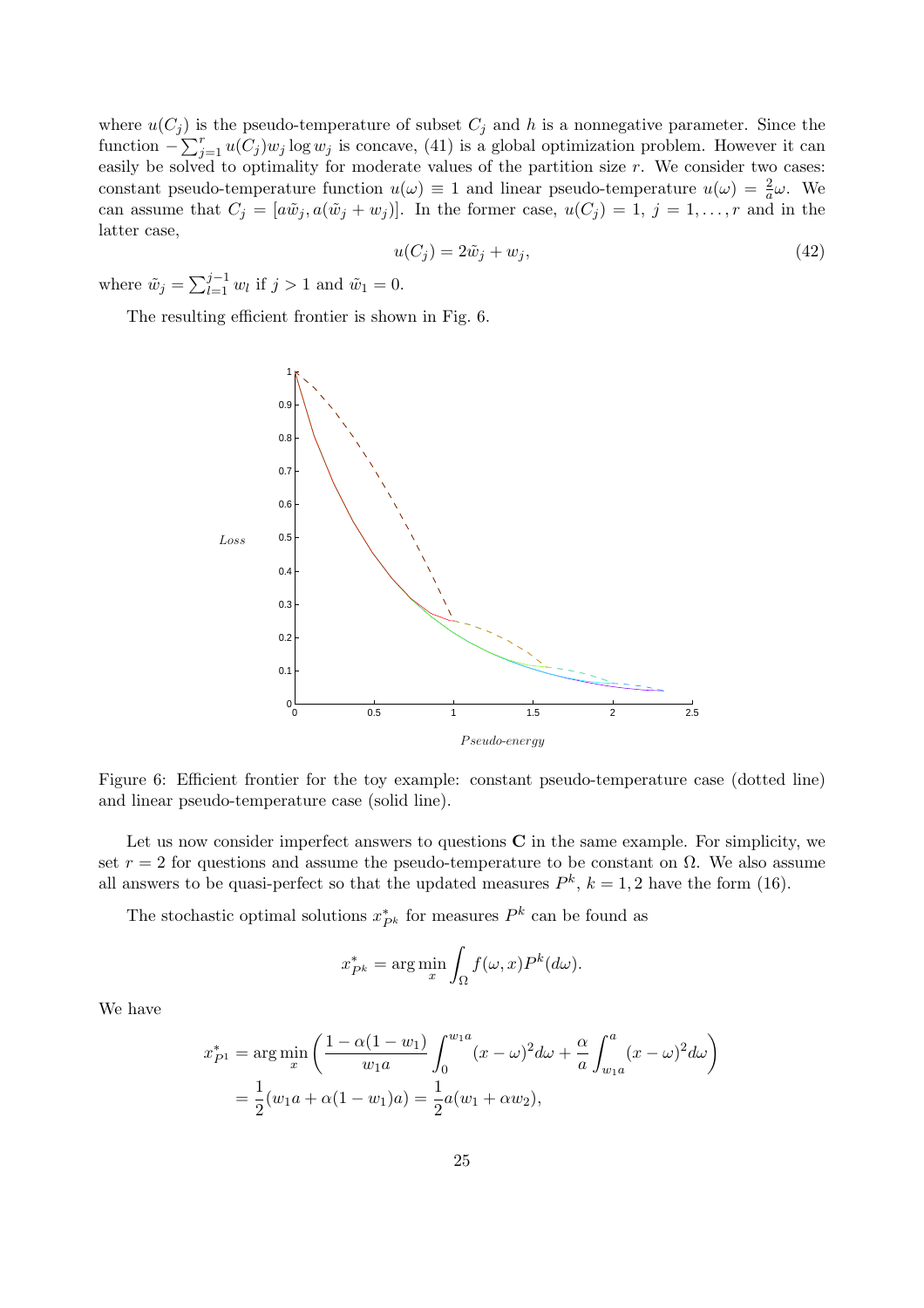and, analogously,

$$
x_{P^2}^* = \frac{1}{2}a(w_2 + \alpha w_1).
$$

We can now find the suboptimalities:

$$
S(x_P^*, P^1) = \int_{\Omega} \left( f(\omega, x_P^*) - f(\omega, x_1^*(\alpha)) \right) P_1^{(\alpha)}(d\omega)
$$
  
= 
$$
\frac{a^2}{12} \left( (3 - 6w_1 + 3w_1^2)(1 + \alpha^2) + \alpha(-6 + 12w_1 - 6w_1^2) \right),
$$

and, analogously,

$$
S(x_P^*, P^2) = \frac{a^2}{12} \left( (3 - 6w_2 + 3w_2^2)(1 + \alpha^2) + \alpha(-6 + 12w_2 - 6w_2^2) \right).
$$

The suboptimality  $S(x_P^*, P_{V(\mathbf{C})})$  is then

$$
S(x_P^*, P_{V(\mathbf{C})}) = w_1 S(x_P^*, P_1^{(\alpha)}) + w_2 S(x_P^*, P_2^{(\alpha)})
$$
  
= 
$$
\frac{a^2}{12} (1 - w_1^3 - w_2^3)(1 - \alpha)^2.
$$

The new value of the expected loss, according to Corollary ??, is

$$
L(g_P, P) - S(x_P^*, P_{V(\mathbf{C})}) = \frac{a^2}{12} - \frac{a^2}{12}(1 - w_1^3 - w_2^3)(1 - \alpha)^2 = \frac{a^2}{12}\left(1 - (1 - w_1^3 - w_2^3)(1 - \alpha)^2\right)
$$
(43)

Note that for  $\alpha = 0$  we recover the expression  $L(g_{\mathbf{C},P}, P) = \frac{a^2}{12}(w_1^3 + w_2^3)$  for a perfect answer and for  $\alpha = 1$  the new value of the loss is simply  $L(g_P, P) = \frac{a^2}{12}$  since  $\alpha = 1$  describes the case in which the answer  $V(\mathbf{C})$  carries no new information and the updated measure is simply P.

Fig. 7 shows the dependence of the expected loss (43) on answer depth with the error parameter  $\alpha$  ranging from 0 to 1 for several values of subset measures  $w_1$  and  $w_2$  for the  $r = 2$  case. The part of the efficient frontier that can be achieved for  $r = 2$  is also shown (solid bold line). It is interesting to observe that, for the same amount of pseudo-energy, lower values of the expected loss can be achieved with imperfect answers to more difficult questions.

### 7.2 Inventory example

A company has to decide on the order quantity  $x$  of a certain product and is required to satisfy an uncertain demand  $\omega$ . The cost of ordering is  $c > 0$  per unit of product. If the demand is larger than the ordered quantity, the shortage has to be covered by back ordering at a higher cost  $b > c$ . If the demand turns out to be lower than the ordered quantity, the extra units are held in storage at unit cost of  $h > 0$ . Thus the total cost has the form

$$
f(\omega, x) = cx + b[x - \omega]_+ + h[\omega - x]_+, \qquad (44)
$$

where  $[y]_+ = \max\{y, 0\}$  for any real y. We assume that both x and  $\omega$  are continuous variables, for convenience. It is well-known that if the measure on the parameter space  $\Omega$  is described by a cdf  $F(\cdot)$  then the optimal solution of the problem

$$
\min_{x} \mathbb{E}_P f(\omega, x),\tag{45}
$$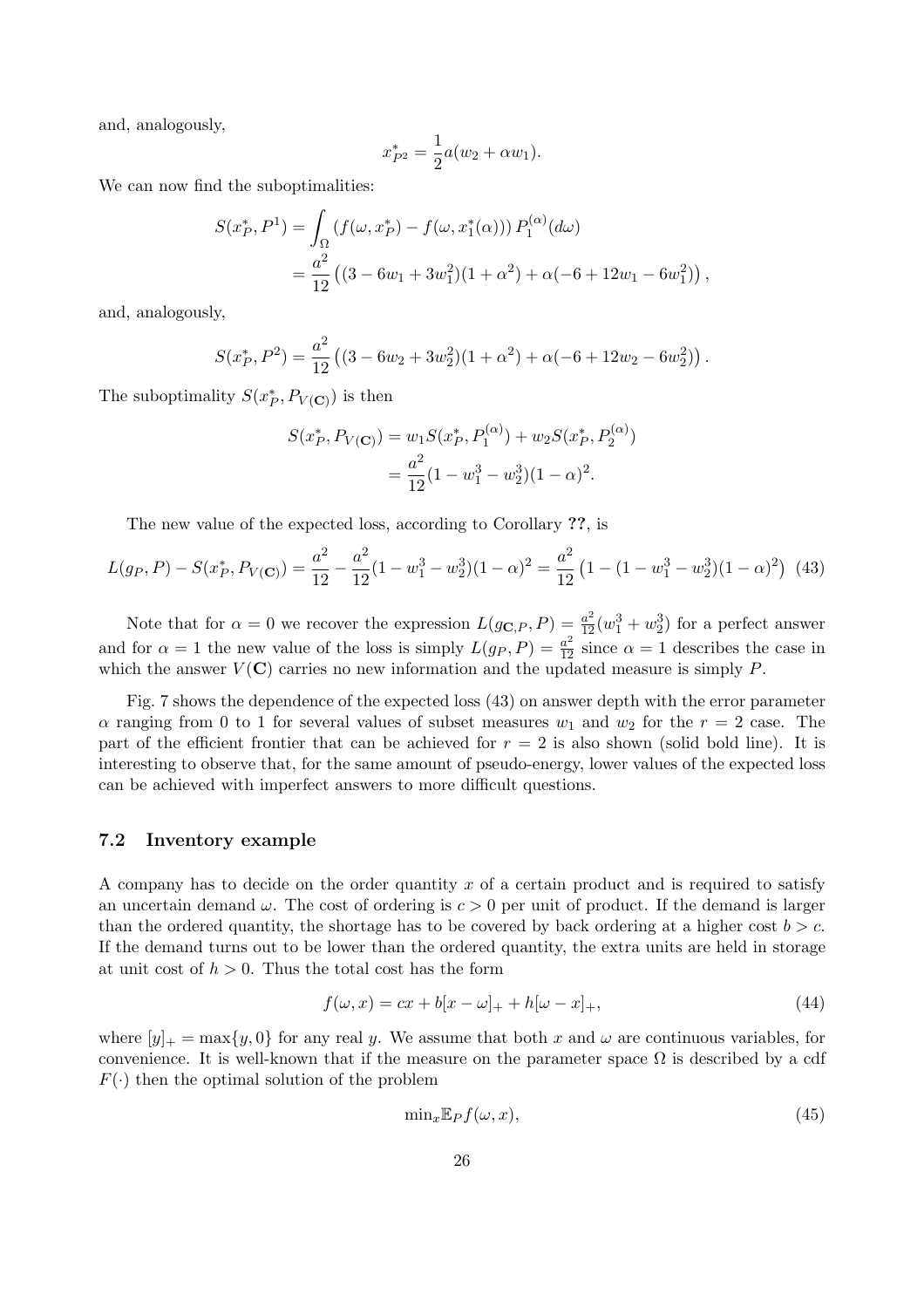

Figure 7: Dependence of the expected loss on the added information for  $r = 2$  partitions. The solid curve corresponds to the error-free message case with  $w_1$  varying from 0 to 0.5. The dashed line shows the  $w_1 = w_2 = 0.5$  case with  $\alpha$  varying from 1 to 0 (from left to right on the figure). The dotted line is the same for  $w_1 = 1 - w_2 = 0.7$  case, and the dash-dotted line is for  $w_1 = 1 - w_2 = 0.9$ case.

is given by  $x_P^* = F^{-1} \left( \frac{b-c}{b+h} \right)$  $_{b+h}$ ´ .

Let us assume that the probability measure P is uniform on  $\Omega = [0, a]$ . Then, clearly,  $x_P^* = a \frac{b-c}{b+h}$  $_{b+h}$ (and therefore  $g_P(\omega) = a \frac{b-c}{b+b}$  $\frac{b-c}{b+h}$  for all  $\omega \in \Omega$ ). Consider partitions of  $\Omega$  such that  $P(C_j) = w_j$ ,  $j = 1, \ldots, r$  and all sets  $C_j$  are connected. Just like in the previous example, we can assume, without loss of generality that  $C_j = [a\tilde{w}_j, a(\tilde{w}_j + w_j)],$  where  $\tilde{w}_j = \sum_{l=1}^{j-1}$  $\prod_{l=1}^{j-1} w_l$  if  $j > 1$  and  $\tilde{w}_1 = 0$ .

It is straightforward to show that the EVPI of this problem is

$$
L(g_P, P) = \frac{a}{2} \cdot \frac{(b-c)(c+h)}{b+h}.
$$

and, for the partition  $\mathbf{C} = \{C_1, \ldots, C_r\}, x_{P_{C_j}}^* = a$  $\overline{a}$  $\tilde{w}_j + w_j \frac{b-c}{b+b}$  $_{b+h}$ ´ , and

$$
L(g_{\mathbf{C},P}, P) = L(g_{\mathbf{C},P}, P_{\mathbf{C}}) = \sum_{j=1}^{r} P(C_j) L(g_{\mathbf{C},P}, P_{C_j}) = \sum_{j=1}^{r} w_j \frac{aw_j}{2} \cdot \frac{(b-c)(c+h)}{b+h}
$$

$$
= \frac{a}{2} \cdot \frac{(b-c)(c+h)}{b+h} \sum_{j=1}^{r} w_j^2 = \left(\sum_{j=1}^{r} w_j^2\right) L(g_P, P)
$$

The efficient frontier, just like in the previous example can be found by solving the optimization problem (41). Fig. 8 shows the efficient frontier for the case of constant pseudo-temperature function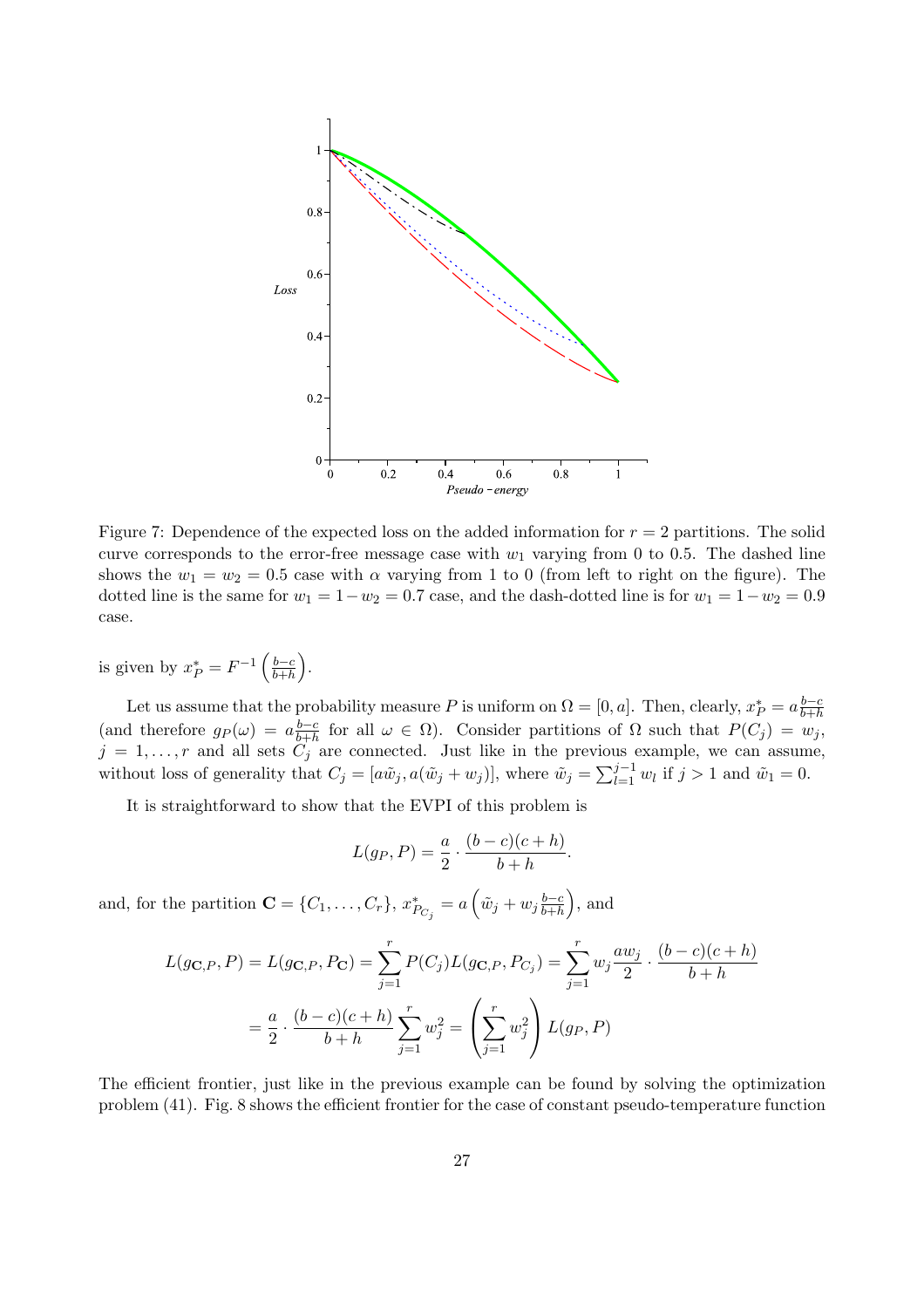Figure 8: Efficient frontier for the inventory example: constant pseudo-temperature case (dotted line) and linear increasing pseudo-temperature case (solid line).

which leads to  $u(C_j) = 1$  for  $j = 1, ..., r$  and for the case of linear increasing pseudo-temperature function  $u(\omega) = \frac{2}{a}\omega$  which leads to  $u(C_j) = 2\tilde{w}_j + w_j$ ,  $j = 1, \ldots, r$ .

Let us now consider quasi-perfect answers  $V_\alpha(\mathbf{C})$  to question C with partitions C as described before. Consider the case  $r = 2$  only, for simplicity. Then  $C_1 = [0, w_1a]$  and  $C_2 = [w_1a, a]$ . The optimal solutions to (45) with the original measure P replaced with  $P^k$  can be shown to be

$$
x_{P1}^* = \begin{cases} \frac{w_1 a}{1 - \alpha w_2} \cdot \frac{b - c}{b + h} & \text{if } \alpha < \frac{1}{w_2} \cdot \frac{c + h}{b + h} \\ \frac{a}{\alpha} \left( \alpha - \frac{c + h}{b + h} \right) & \text{if } \alpha \ge \frac{1}{w_2} \cdot \frac{c + h}{b + h}, \end{cases} \tag{46}
$$

and

$$
x_{P^2}^* = \begin{cases} a \left( 1 - \frac{w_2}{1 - \alpha w_1} \cdot \frac{c + h}{b + h} \right) & \text{if } \alpha < \frac{1}{w_1} \cdot \frac{b - c}{b + h} \\ \frac{a}{\alpha} \cdot \frac{b - c}{b + h} & \text{if } \alpha \ge \frac{1}{w_1} \cdot \frac{b - c}{b + h}. \end{cases} \tag{47}
$$

The suboptimalities  $S(x_P^*, P^k)$  for  $k = 1, 2$  can then be calculated. The resulting expressions are too lengthy (and not very illuminating) to be given here. The resulting loss can be found as

$$
B(g_{\mathbf{C},P}, P_{V(\mathbf{C})}) + L(g_{\mathbf{C},P}, P) = L(g_{P}, P) - S(x_{P}^{*}, P_{V(\mathbf{C})}),
$$
\n(48)

and the pseudo-energy content of answer  $V_{\alpha}(\mathbf{C})$  is simply  $Y(\Omega, \mathbf{C}, P, V_{\alpha}(\mathbf{C}))$  given by (17). Let us set, for definiteness,  $c = 1$ ,  $b = 1.5$ ,  $h = 0.1$  and  $a = 100$ . Then the EVPI of the original problem is  $L(g_P, P) = 17.19$ . Let us also consider two information sources, described by the modified linear model, with equal capacity of  $Y_s = 0.2$  (in the average unit pseudo-temperature calibration) and same value of parameter  $b = 0.8$ . The first source is characterized by a constant pseudo-temperature function  $u(\omega) \equiv 1$  and the second has linear increasing pseudo-temperature  $u(\omega) = \frac{2}{a} \cdot \omega$ . The second source can be said to have relatively more "knowledge" about lower values of possible demand.

We are interested in finding, for each source, an  $r = 2$  question  $\mathbf{C} = \{C_1, C_2\}$  an answer to which would help the decision maker minimize the expected loss. This can easily be done numerically, for example, by graphing the loss (48) against the answer depth  $Y(\Omega, \mathbf{C}, P, V_{\alpha}(\mathbf{C}))$ , for different questions  $C$  (in this case, uniquely characterized by a single parameter  $w_1$ ). It turns out (see Fig. 9 for an illustration) that the minimum loss at  $Y(\Omega, \mathbf{C}, P, V_{\alpha}(\mathbf{C})) = Y_s = 0.2$  is achieved for  $w_1 = 0.25$  for the first source and  $w_1 = 0.21$  for the second source. The minimum loss itself turns out to be equal to  $\mathcal{L}(V(\mathbf{C})) = 15.48$  for the first source and  $\mathcal{L}(V(\mathbf{C})) = 13.27$  for the second source, representing, respectively, 10% and 23% loss reduction from the original EVPI of 17.19. Clearly, the reason the second source is able to help the decision maker significantly more is that the latter is capable of utilizing the particular "expertise" of the second source by asking a question that is easy for the source and thus can be answered relatively well (with error probability  $\alpha = 0.21$ ). On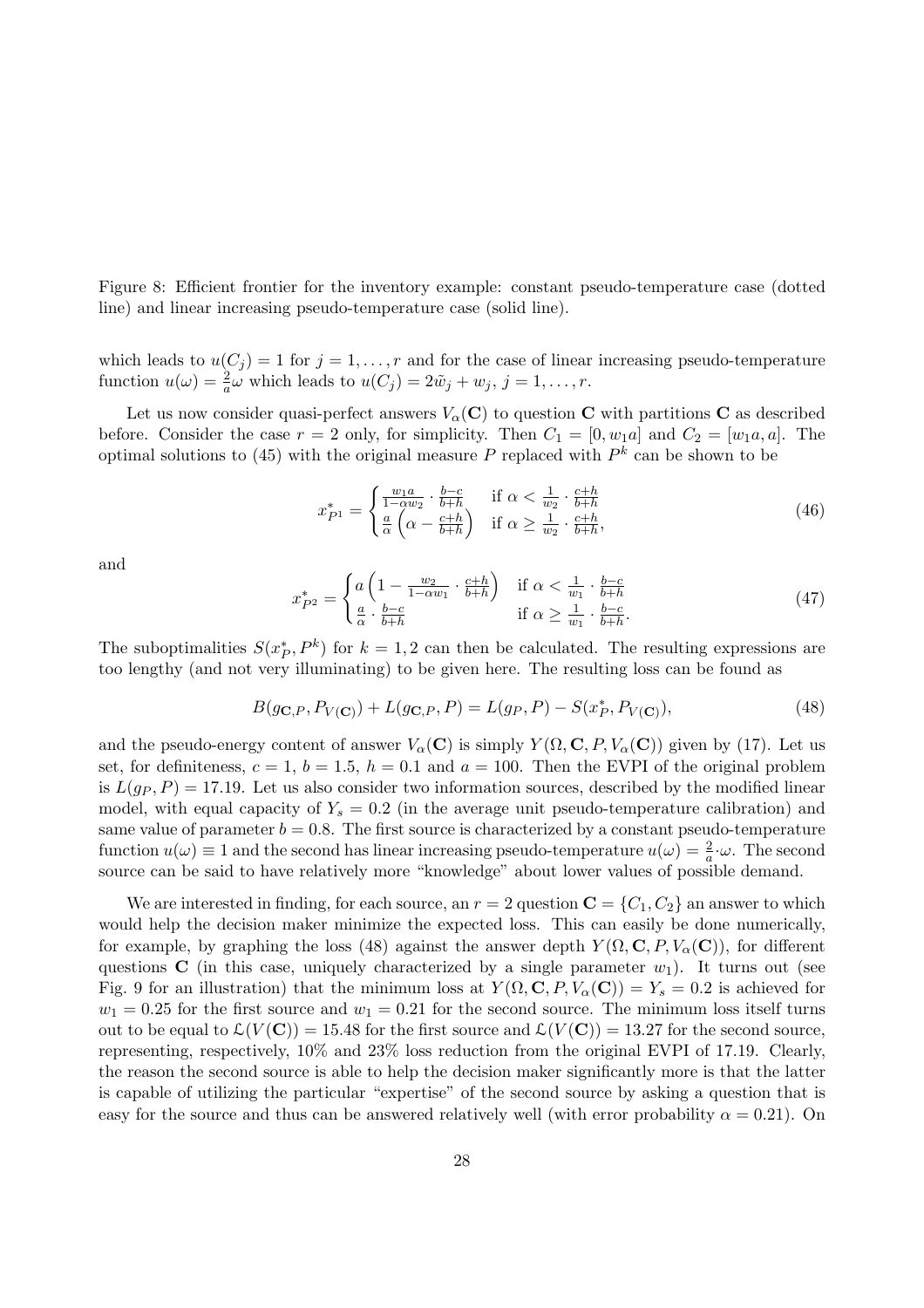the other hand, the first source answers its "best" question with error probability of  $\alpha = 0.56$  which results – expectedly – in a lower loss reduction. Note that the difficulty of the optimal question is equal to 0.80 for the first source and 0.41 for the second source, while the depth of the respective answer is equal to 0.2 (the source's capacity) in both cases. Note also that, in the modified linear model, a source can provide an answer of depth equal to capacity  $Y_s$  whenever the question difficulty exceeds the value  $Y_s/b$ , i.e. the question has to be sufficiently difficult for the source so that the latter can provide an answer of maximum depth.



Figure 9: Loss vs. pseudo-energy (for  $r = 2$  questions only) for a source with constant pseudotemperature (left) and a source with linear increasing pseudo-temperature (right). On both plots, the solid line is obtained by varying the parameter  $w_1$  from 0 to 1. The dashed line is obtained by fixing a value of  $w_1$  and varying  $\alpha$  from 0 to 1. The value of  $w_1$  (characterizing the optimal question) is chosen so that the point of intersection of the dashed line and the vertical dotted line (source capacity) has the lowest possible value of the vertical coordinate. The latter is equal to the minimum expected loss  $\mathcal{L}(V(\mathbf{C}))$ .

### 8 Conclusion

In this article, we built on results obtained in [32, 31, 33] and explored the relationship between the pseudo-energy content of information sources' answers to decision maker's questions and the resulting minimum loss the decision maker can achieve for the problem being solved. For this purpose, we studied maps from the problem parameter space  $\Omega$  to its set X of feasible solutions. We defined and studied several functionals of such maps, elements of the feasible solution set and probability measures on the parameter space. It was shown that the minimum loss the decision maker can achieve upon reception of an information source's answer to a certain question can be expressed via these functionals. On the other hand, the pseudo-energy content of such answers can be obtained if the source characteristics (such as pseudo-temperature function) are known. Therefore, to each answer there corresponds a point in the Depth-Minimum loss coordinate plane and the problem of optimal information acquisition can in principle be solved by finding – among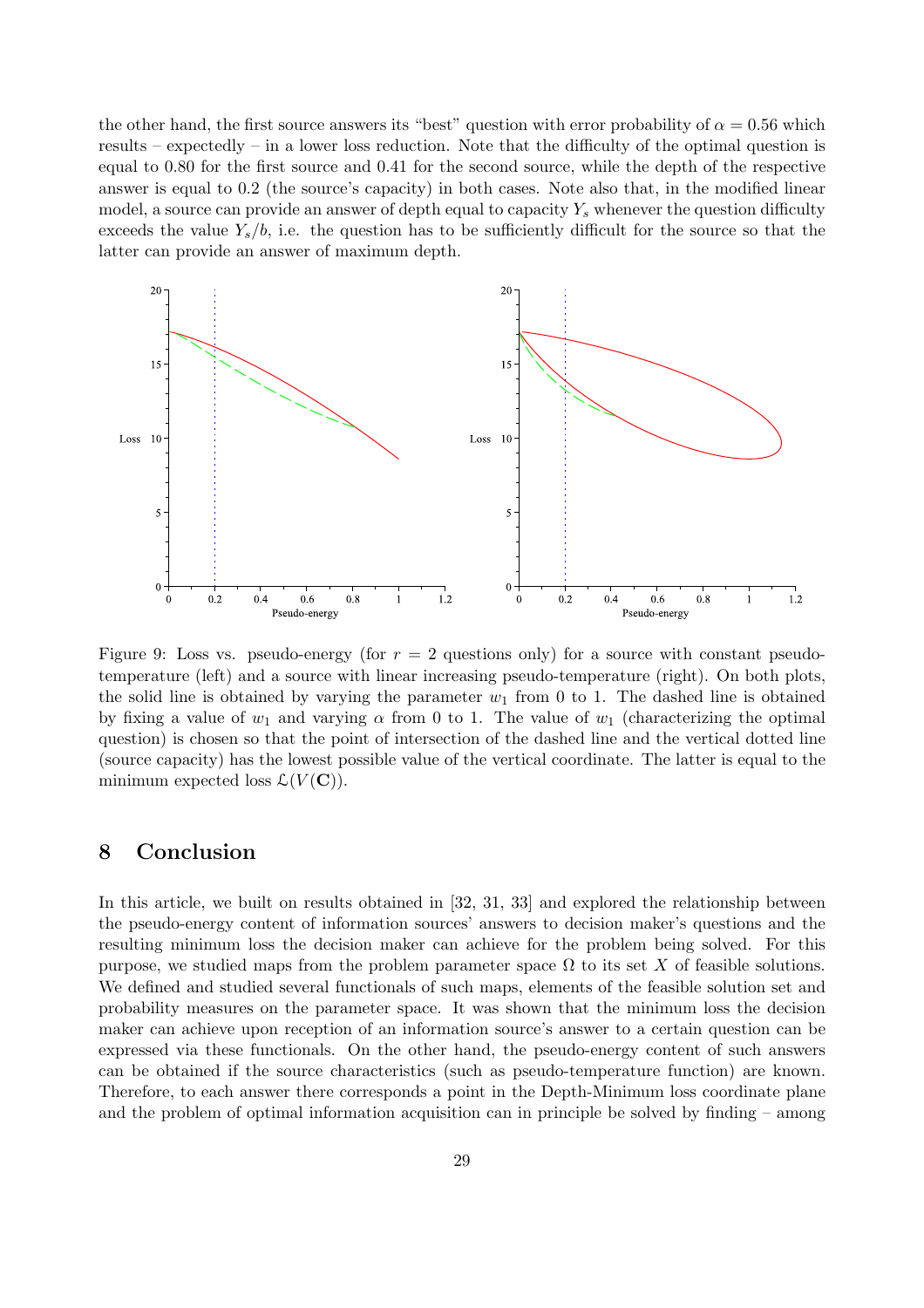all answer to all possible questions – the answer (and the corresponding question) that would yield the smallest minimum loss but have depth not exceeding the source's capacity (so that the source can actually provide this answer). This problem appears to be rather complicated and it appears to be easier to begin from a search for a subset of Pareto-optimal questions, i.e. questions that lie on the efficient frontier in the Difficulty-Minimum loss coordinate plane. Put slightly differently, we imagine that a source can provide a perfect answer to each question and search for questions that would give the smallest minimum loss value for each value of imaginary source capacity. If such efficient frontier is found, an optimal question (the answer to which for the *given* source would yield the smallest loss) can be found approximately by considering questions on the efficient frontier with difficulties of least the source capacity.

Thus the problem of additional information acquisition optimization reduces to that of finding question that lie on the efficient frontier in the Difficulty-Minimum loss coordinate plane. It appears that the latter problem is too complex to be solved exactly for any realistic size problem. Fortunately, it turns out that methods based on probability metrics that were used in scenario reduction approaches to stochastic optimization can be of use for approximate efficient frontier determination as well. This is the main subject of a companion paper [? ].

# References

- [1] Bassamboo, A. and A. Zeevi 2009. On a data-driven method for staffing large call centers. OR  $57(3)$ ,  $514-526$ .
- [2] Ben-Tal, A., S. Boyd, and A. Nemirovski 2006. Extending scope of robust optimization: Comprehensive robust counterparts of uncertain problems. *Math. Programming, Ser.B* 107, 63–89.
- [3] Ben-Tal, A. and A. Nemirovski 1998. Robust convex optimization. *Math. Oper. Res.* 23(4), 769–805.
- [4] Ben-Tal, A. and M. Teboulle 2007. An old-new concept of convex risk measures: the optimized certainty equivalent. Mathematical Finance 17, 449–476.
- [5] Birge, J. R. and F. Louveaux 1997. Introduction to Stochastic Programming. Springer-Verlag, New York, NY.
- [6] Ch´avez, M., J. Martinerie, and M. Le Van Quyen 2003. Statistical assessment of nonlinear causality: Application to epileptic EEG signals. J. of Neurosci. Methods 124(2), 113–128.
- [7] Clemen, R. 1987. Combining overlapping information. *Management Sci.* **33**(3), 373–380.
- [8] Clemen, R. and R. Winkler 1999. Combining probability distributions from experts in risk analysis. Risk Anal. 19(2), 187–203.
- [9] Cox, R. T. 1946. Probability, frequency, and reasonable expectation. Am. J. Phys. 14, 1–13.
- $[10] 1961$ . The Algebra of Probable Inference. Johns Hopkins Press, Baltimore.
- [11] Eichhorn, A. and W. Römisch 2005. Polyhedral risk measures in stochastic programming. SIAM Journal on Optimization 16, 69–95.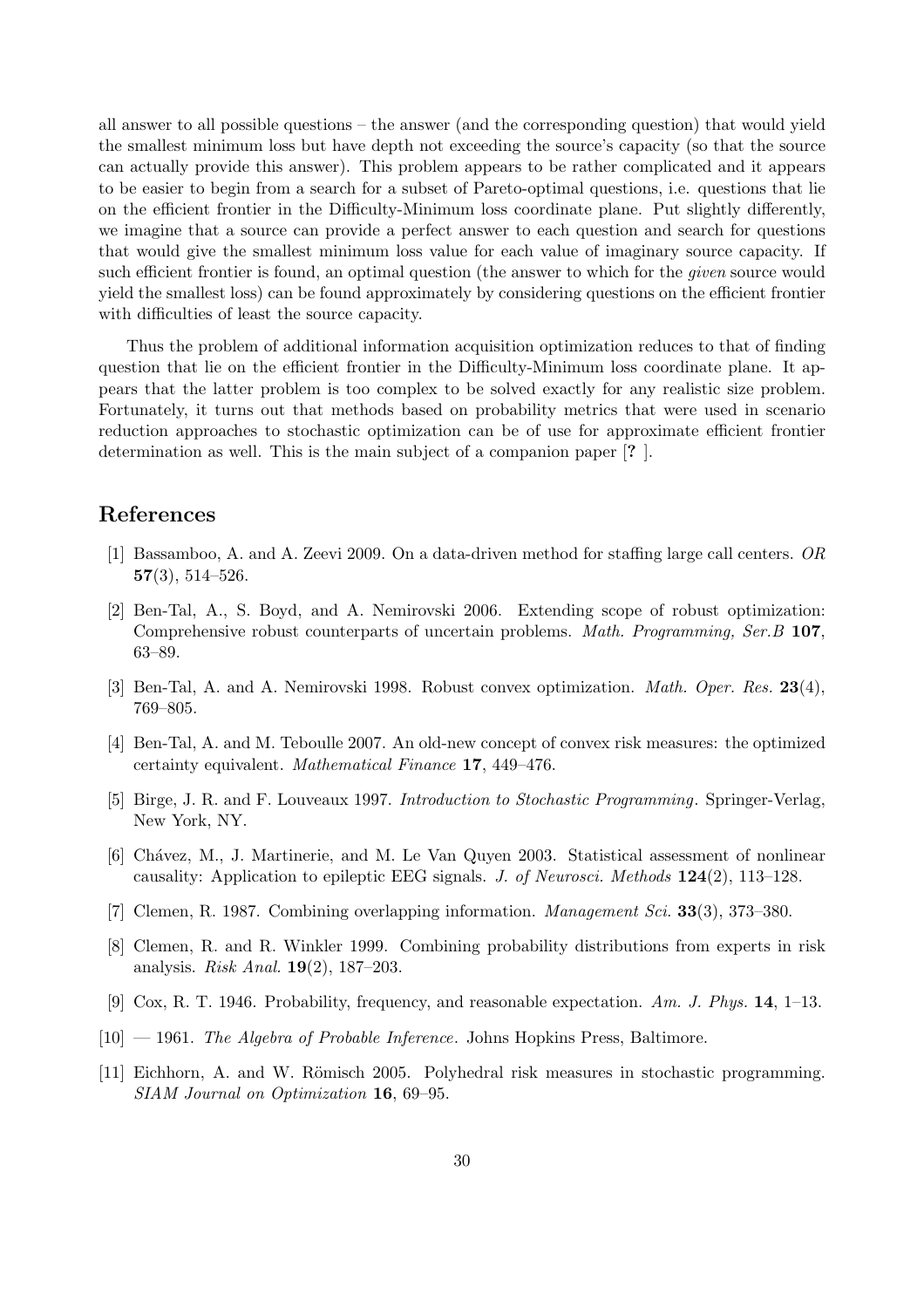- [12] Ellison, G. and D. Fudenberg 1993. Rules of thumb for social learning. J. Political Econom. 101(4), 612–643.
- [13] Fischer, A. J., A. J. Arnold, and M. Gibbs 1996. Information and the speed of innovation adoption. Amer. J. Agr. Econ. 78(4), 1073–1081.
- [14] Fisher, M. L. and A. Raman 1996. Reducing the cost of demand uncertainty through accurate response to early sales. Oper. Res.  $44(1)$ , 87–99.
- [15] French, S. 1985. Group consensus probability distributions: A critical survey. Bayesian Statist. 2, 183–202.
- [16] Genest, C. and J. V. Zidek 1986. Combining probability distributions: A critique and an annotated bibliography. Statist. Sci. 1, 114–148.
- [17] Harmanec, D. and G. J. Klir 1994. Measuring total uncertainty in Dempster-Shafer theory: A novel approach. Int. J. Gen. Syst.  $22(4)$ ,  $405-419$ .
- [18] Howard, R. A. 1966. Information value theory. IEEE Transactions on systems science and cybernetics  $2(1)$ , 22–26.
- [19] Huh, W. T. and P. Rusmevichientong 2009. A nonparametric asymptotic analysis of inventory planning with censored demand. MOOR 34(1), 103–123.
- [20] Jaynes, E. T. 1957. Information theory and statistical mechanics I. Phys. Rev. 106, 620–630.
- $[21]$  1957. Information theory and statistical mechanics II. *Phys. Rev.* 108, 171–190.
- [22] Jensen, R. 1988. Information cost and innovation adoption policies. *Management Sci.*  $34(2)$ , 230–239.
- [23] Katura, T., N. Tanaka, A. Obata, H. Sato, and A. Maki 2006. Quantitative evaluation of interrelations between spontaneous low-frequency oscillations in cerebral hemodynamics and systemic cardiovascular dynamics. NeuroImage 31(4), 1592–1600.
- [24] Klir, G. J. and D. Harmanec 1996. Generalized information theory: Recent developments. Kybernetes 25(7/8), 50–66.
- [25] Knuth, K. H. 2005. Lattice duality: The origin of probability and entropy. Neurocomputing 67, 245–274.
- [26] Kornish, L. J. and R. L. Keeney 2008. Repeated commit-or-defer decisions with a deadline: The influenza vaccine composition. Oper. Res. 56(3), 527–541.
- [27] Levi, R., R. O. Roundy, and D. B. Shmoys 2007. Provably near-optimal sampling-based policies for stochastic inventory control models. MOOR 32(4), 821–839.
- [28] Maeda, Y. and H. Ichihashi 1993. An uncertainty measure with monotonicity under the random set inclusion. *Int. J. Gen. Syst.*  $21(4)$ , 379–392.
- [29] McCardle, K. F. 1985. Information acquisition and the adoption of new technology. Management Sci. **31**(11), 1372-1389.